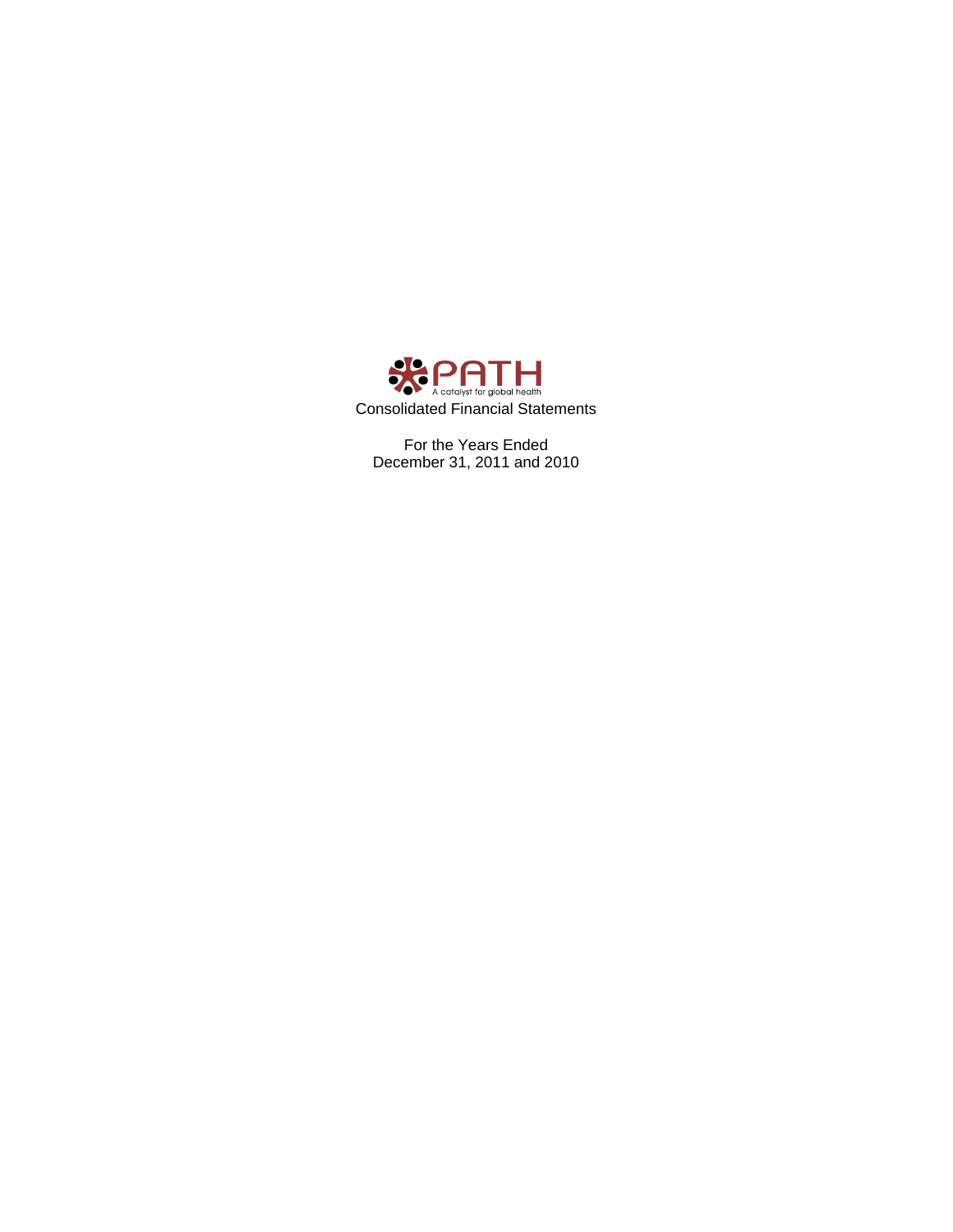# *Table of Contents*

|                                                                                                   | Page     |
|---------------------------------------------------------------------------------------------------|----------|
| <b>Independent Auditors' Report</b>                                                               |          |
| <b>Consolidated Financial Statements:</b><br><b>Consolidated Statements of Financial Position</b> | 2        |
| <b>Consolidated Statements of Unrestricted Activities</b>                                         | 3        |
| Consolidated Statements of Changes in Net Assets                                                  | 4        |
| <b>Consolidated Statements of Cash Flows</b>                                                      | 5        |
| Notes to Consolidated Financial Statements                                                        | $6 - 24$ |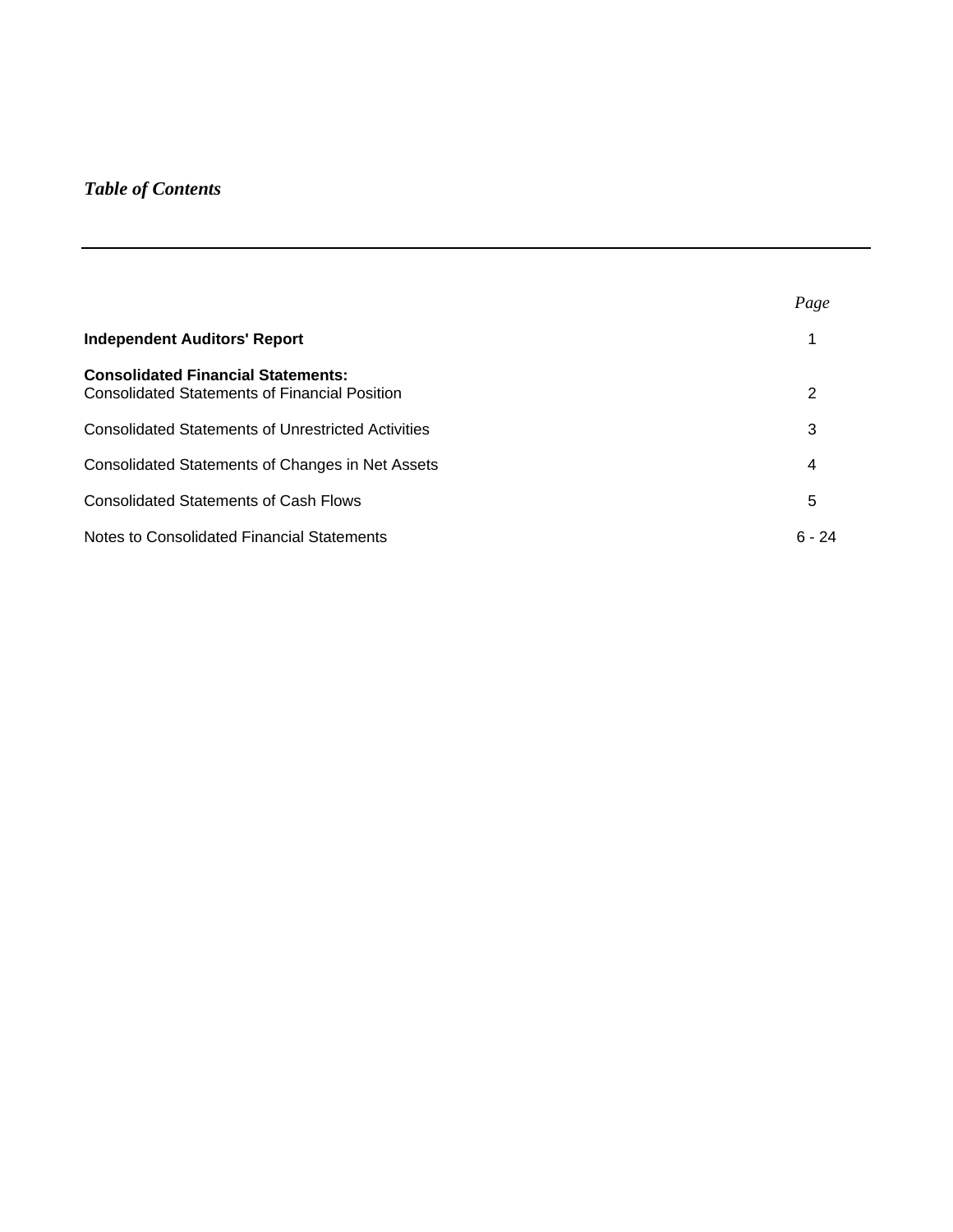# **CLARK NUBER**

#### *Independent Auditors' Report*

#### *Board of Directors Program for Appropriate Technology in Health (PATH) and Subsidiaries Seattle, Washington*

Certified Public **Accountants** and Consultants

We have audited the accompanying consolidated statements of financial position of Program for Appropriate Technology in Health (PATH) and Subsidiaries (collectively, the Organization) as of December 31, 2011 and 2010, and the related consolidated statements of unrestricted activities, changes in net assets, and cash flows for the years then ended. These consolidated financial statements are the responsibility of the Organization's management. Our responsibility is to express an opinion on these financial statements based on our audits.

We conducted our audits in accordance with auditing standards generally accepted in the United States of America. Those standards require that we plan and perform the audits to obtain reasonable assurance about whether the financial statements are free of material misstatement. An audit includes examining, on a test basis, evidence supporting the amounts and disclosures in the financial statements. An audit also includes assessing the accounting principles used and significant estimates made by management, as well as evaluating the overall financial statement presentation. We believe that our audits provide a reasonable basis for our opinion.

In our opinion, the consolidated financial statements referred to above present fairly, in all material respects, the financial position of the Organization as of December 31, 2011 and 2010, and the changes in its net assets and its cash flows for the years then ended, in conformity with accounting principles generally accepted in the United States of America.

Clark Nuber P.S.

Certified Public Accountants May 10, 2012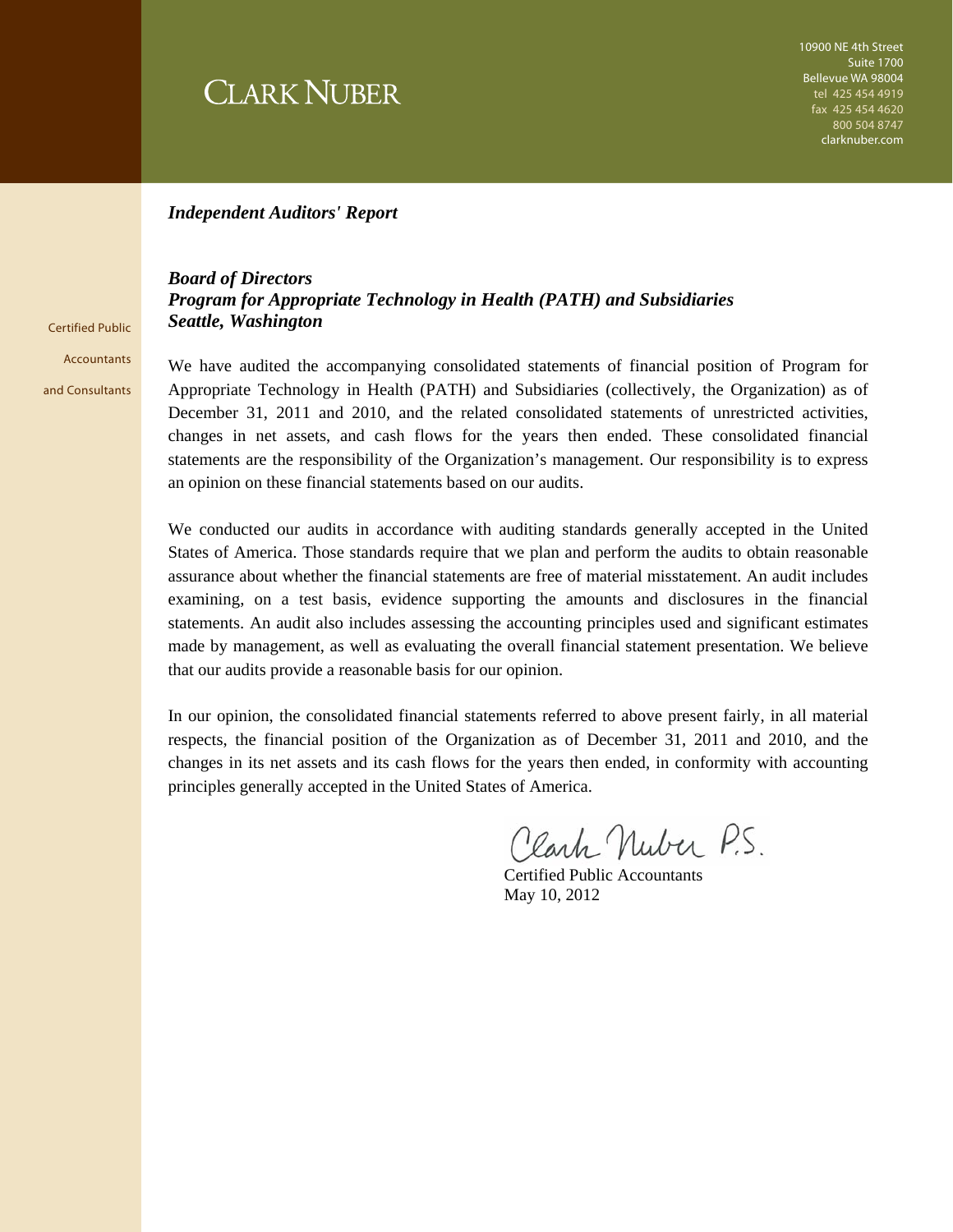# *Consolidated Statements of Financial Position December 31, 2011 and 2010 (In Thousands)*

|                                                      | 2011          | 2010          |
|------------------------------------------------------|---------------|---------------|
| <b>Assets</b>                                        |               |               |
| Cash and cash equivalents                            | \$<br>18,222  | \$<br>33,740  |
| Investments                                          | 298,871       | 309,453       |
| Contributions and awards receivable, net             | 399,183       | 398,329       |
| Prepaid expenses and other                           | 2,775         | 2,337         |
| Other receivables                                    | 3,234         | 2,503         |
| Furniture, equipment and leasehold improvements, net | 22,080        | 20,552        |
| Patent, net                                          | 582           | 762           |
| <b>Total Assets</b>                                  | 744,947       | \$<br>767,676 |
| <b>Liabilities and Net Assets</b>                    |               |               |
| Accounts payable                                     | \$<br>37,956  | \$<br>33,826  |
| Accrued expenses and other liabilities               | 24,122        | 20,705        |
| Notes payable                                        | 5,980         | 6,714         |
| <b>Total Liabilities</b>                             | 68,058        | 61,245        |
| <b>Net Assets:</b>                                   |               |               |
| Unrestricted                                         | 17,629        | 18,149        |
| Temporarily restricted                               | 655,890       | 684,915       |
| Permanently restricted                               | 3,370         | 3,367         |
| <b>Total Net Assets</b>                              | 676,889       | 706,431       |
| <b>Total Liabilities and Net Assets</b>              | \$<br>744,947 | \$<br>767,676 |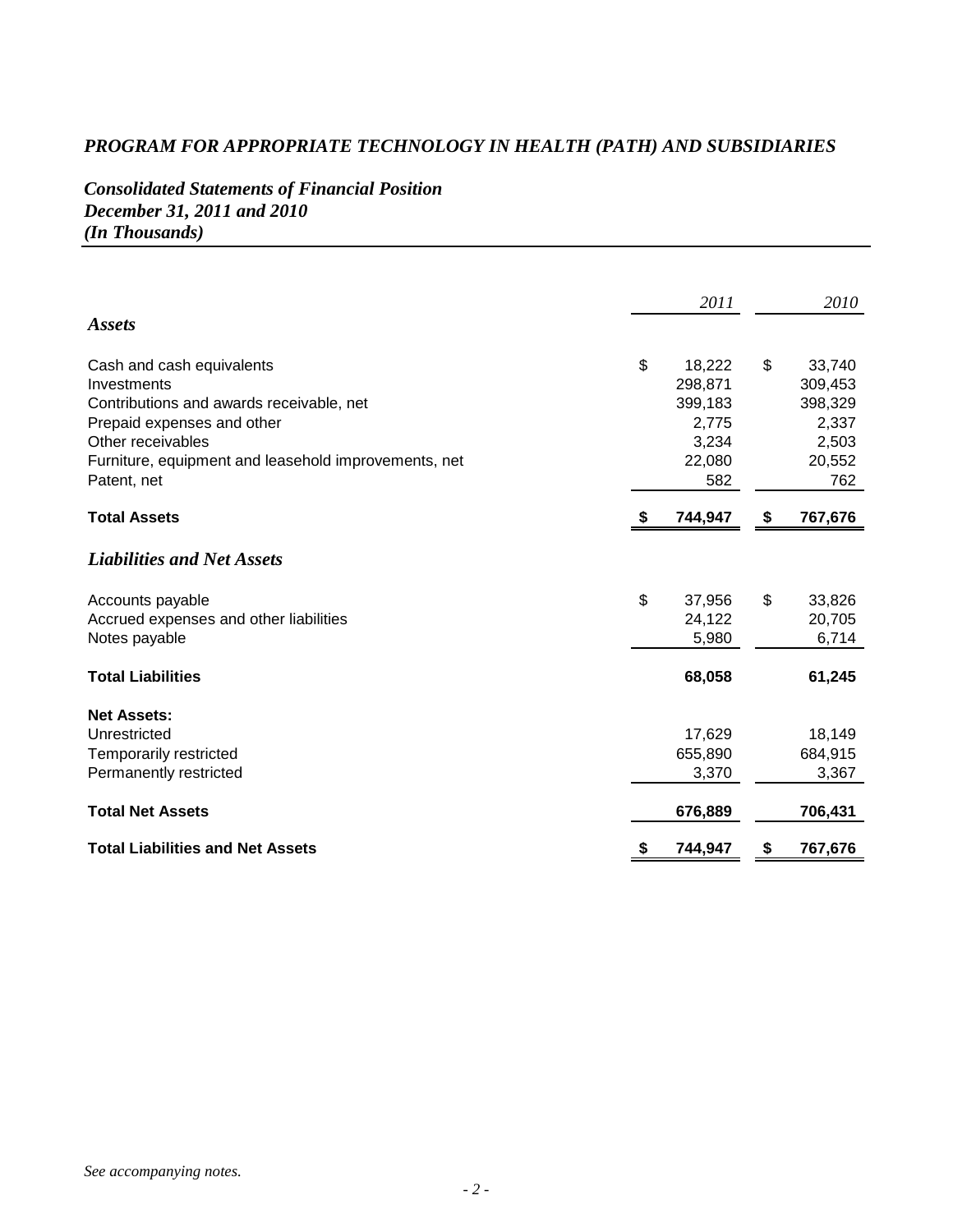*Consolidated Statements of Unrestricted Activities For the Years Ended December 31, 2011 and 2010 (In Thousands)* 

|                                                                                                                                                              | 2011                   | 2010                   |
|--------------------------------------------------------------------------------------------------------------------------------------------------------------|------------------------|------------------------|
| <b>Revenues, Gains and Other Support:</b><br>Contributions and awards - government, international,<br>agencies, foundations, and public and private funders- |                        |                        |
| Contributions and awards released from restriction<br>Unrestricted private contributions                                                                     | \$<br>277,081<br>5,327 | \$<br>278,553<br>1,755 |
| Other income-                                                                                                                                                | 282,408                | 280,308                |
| Investment income                                                                                                                                            | 852                    | 1,408                  |
| Program service income                                                                                                                                       | 80                     | 43                     |
| License and royalty income                                                                                                                                   | 11                     | 59                     |
| Gain on foreign currency exchange                                                                                                                            | 219                    | 660                    |
| Other                                                                                                                                                        | 268                    | 800                    |
|                                                                                                                                                              | 1,430                  | 2,970                  |
| <b>Total Revenues, Gains and Other Support</b>                                                                                                               | 283,838                | 283,278                |
| <b>Expenses:</b>                                                                                                                                             |                        |                        |
| Program services-                                                                                                                                            |                        |                        |
| Vaccines and immunizations                                                                                                                                   | 121,301                | 140,374                |
| Emerging and epidemic diseases                                                                                                                               | 72,911                 | 56,903                 |
| Health technologies                                                                                                                                          | 19,889                 | 18,702                 |
| Maternal and child health                                                                                                                                    | 17,930                 | 18,289                 |
| Reproductive health                                                                                                                                          | 11,936                 | 15,912                 |
| Cross program                                                                                                                                                | 1,357                  | 105                    |
|                                                                                                                                                              | 245,324                | 250,285                |
| Support services-                                                                                                                                            | 1,430                  | 1,863                  |
| Fundraising<br>Bid and proposal                                                                                                                              | 1,963                  | 2,375                  |
| Management and general                                                                                                                                       | 35,641                 | 28,082                 |
|                                                                                                                                                              |                        |                        |
|                                                                                                                                                              | 39,034                 | 32,320                 |
| <b>Total Expenses</b>                                                                                                                                        | 284,358                | 282,605                |
| <b>Change in Unrestricted Net Assets</b>                                                                                                                     | \$<br>(520)            | \$<br>673              |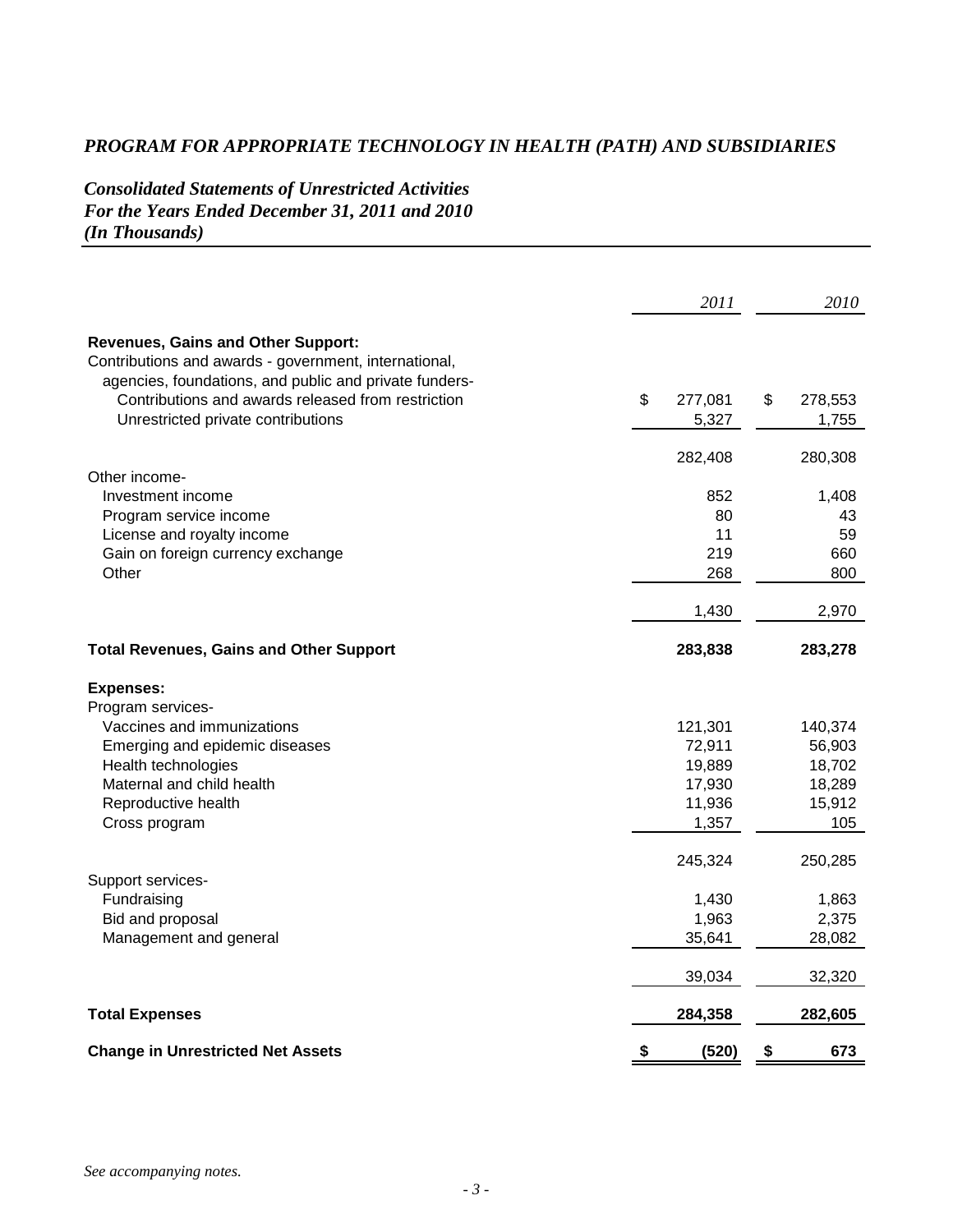*Consolidated Statements of Changes in Net Assets For the Years Ended December 31, 2011 and 2010 (In Thousands)* 

|                                                       | 2011          | 2010           |
|-------------------------------------------------------|---------------|----------------|
| <b>Unrestricted Net Assets:</b>                       |               |                |
| Contributions and awards released from restrictions   | \$<br>277,081 | \$<br>278,553  |
| Total unrestricted revenues, gains, and other support | 6,757         | 4,725          |
| Total expenses                                        | (284, 358)    | (282, 605)     |
| <b>Change in Unrestricted Net Assets</b>              | (520)         | 673            |
| <b>Temporarily Restricted Net Assets:</b>             |               |                |
| Contributions and awards                              | 246.640       | 173,197        |
| Investment income                                     | 1,416         | 2,443          |
| Contributions and awards released from restrictions   | (277, 081)    | (278,553)      |
| <b>Change in Temporarily Restricted Net Assets</b>    | (29, 025)     | (102, 913)     |
| <b>Permanently Restricted Net Assets:</b>             |               |                |
| Contributions                                         | 3             | $\overline{2}$ |
| <b>Change in Permanently Restricted Net Assets</b>    | 3             | $\mathbf{2}$   |
| <b>Total Change in Net Assets</b>                     | (29, 542)     | (102, 238)     |
| Net assets, beginning of year                         | 706,431       | 808,669        |
| Net Assets, End of Year                               | 676,889       | 706,431        |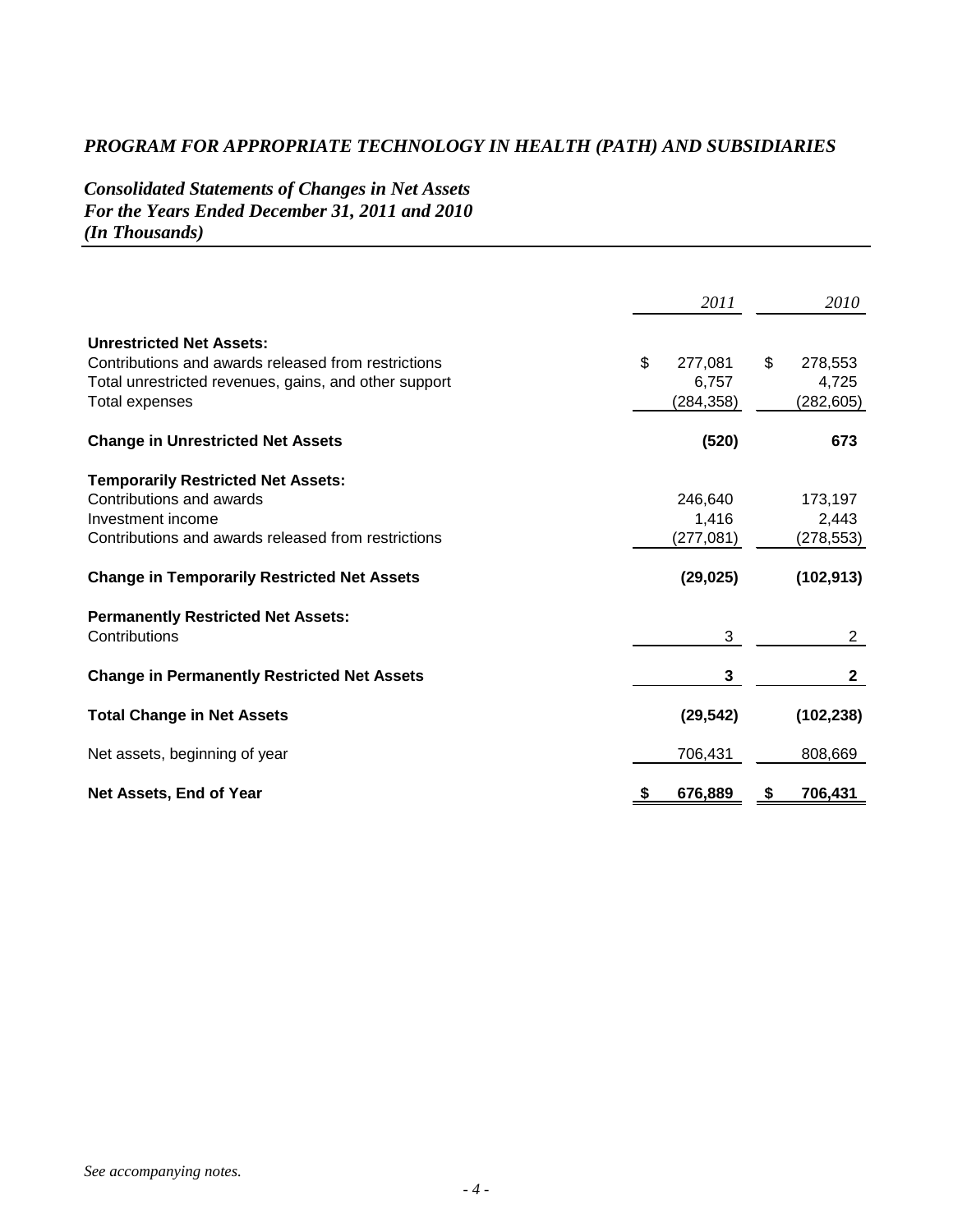*Consolidated Statements of Cash Flows For the Years Ended December 31, 2011 and 2010 (In Thousands)* 

|                                                                                                    | 2011            | 2010             |
|----------------------------------------------------------------------------------------------------|-----------------|------------------|
|                                                                                                    |                 |                  |
| <b>Cash Flows from Operating Activities:</b>                                                       |                 |                  |
| Change in net assets                                                                               | \$<br>(29, 542) | \$<br>(102, 238) |
| Adjustments to reconcile change in net assets to                                                   |                 |                  |
| net cash used by operating activities-                                                             |                 |                  |
| Depreciation and amortization                                                                      | 3,441           | 3,018            |
| Unrealized loss on investments                                                                     | 1,972           | 794              |
| Loss on sale and disposal of equipment                                                             | 93              | 202              |
| Contributions restricted for endowment                                                             | (3)             | (2)              |
| Changes in assets and liabilities:                                                                 |                 |                  |
| Contributions and awards receivable                                                                | (854)           | 60,959           |
| Prepaid expenses and other                                                                         | (438)           | (455)            |
| Other receivables                                                                                  | (731)           | 3,030            |
| Accounts payable                                                                                   | 4,609           | 17,492           |
| Accrued expenses and other liabilities                                                             | 3,417           | 5,368            |
| <b>Net Cash Used by Operating Activities</b>                                                       | (18,036)        | (11, 832)        |
| <b>Cash Flows from Investing Activities:</b>                                                       |                 |                  |
| Purchases of furniture, equipment and leasehold improvements                                       | (5, 459)        | (8,758)          |
| Proceeds from sale of equipment                                                                    | 98              | 828              |
| Purchases of investments                                                                           | (69, 774)       | (145, 741)       |
| Proceeds from maturity/sales of investments                                                        | 78,384          | 128,302          |
| Net Cash Provided (Used) by Investing Activities                                                   | 3,249           | (25, 369)        |
| <b>Cash Flows from Financing Activities:</b>                                                       |                 |                  |
| Payments on notes payable                                                                          | (734)           | (1, 582)         |
| Proceeds from contributions restricted for endowment                                               | 3               | 2                |
| <b>Net Cash Used by Financing Activities</b>                                                       | (731)           | (1,580)          |
| Net Change in Cash and Cash Equivalents                                                            | (15, 518)       | (38, 781)        |
| Cash and cash equivalents, beginning of year                                                       | 33,740          | 72,521           |
|                                                                                                    |                 |                  |
| Cash and Cash Equivalents, End of Year                                                             | \$<br>18,222    | \$<br>33,740     |
| <b>Supplemental Disclosure of Cash Flow Information:</b><br>Cash paid during the year for interest | \$<br>124       | \$<br>138        |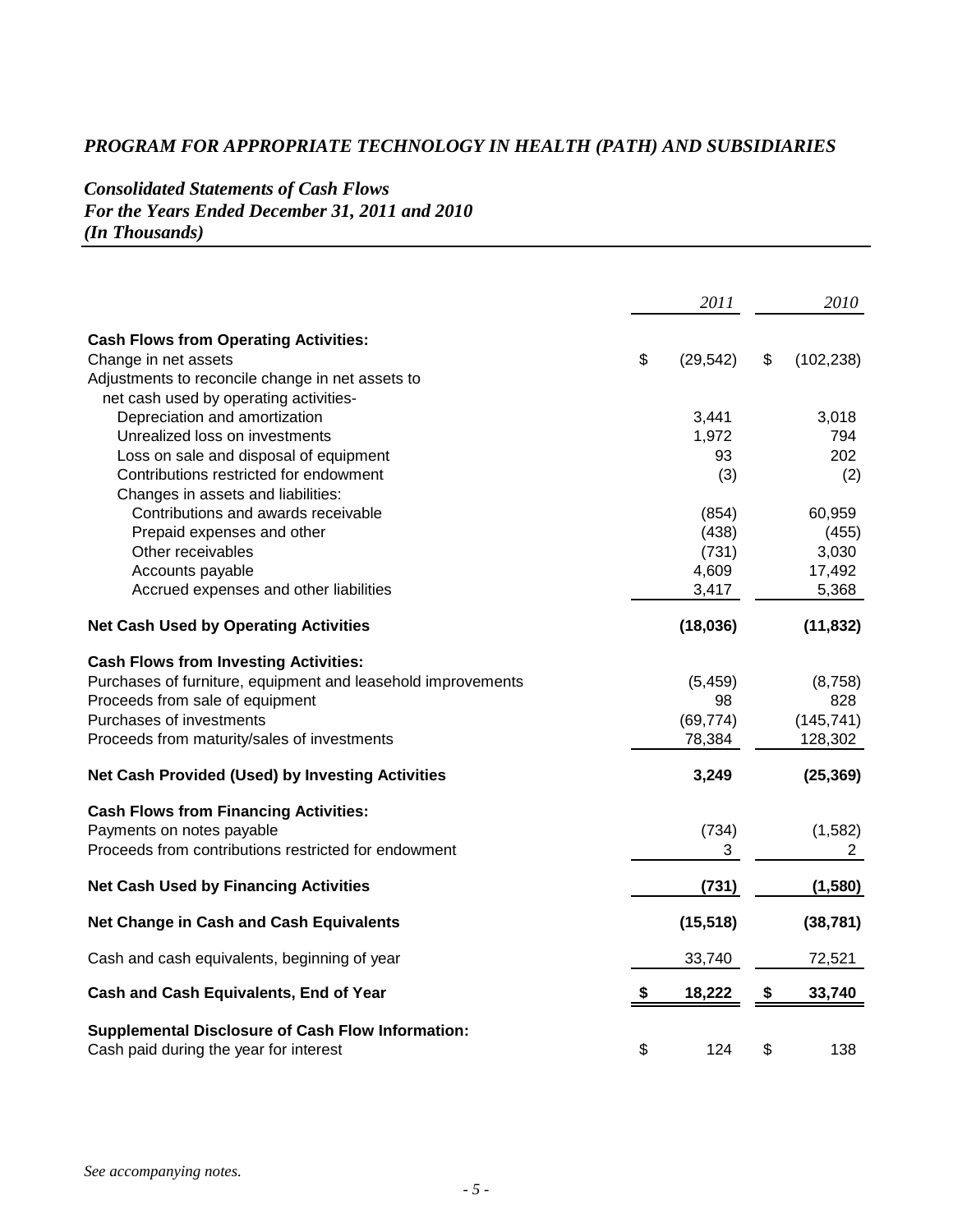*Notes to Consolidated Financial Statements For the Years Ended December 31, 2011 and 2010* 

#### *Note 1 - Organization and Summary of Accounting Policies*

**Organization -** Program for Appropriate Technology in Health (PATH) and its Subsidiaries (collectively, the Organization) is a 501(c)(3) non-profit, non-governmental organization incorporated in the State of Washington. PATH creates sustainable, culturally relevant solutions, enabling communities worldwide to break longstanding cycles of poor health. By collaborating with diverse public and private-sector partners, PATH helps provide appropriate health technologies and vital strategies that change the way people think and act. PATH's work improves global health and well-being.

Headquartered in Seattle, PATH has offices in 34 cities in 23 countries. PATH currently works in more than 70 countries in the areas of health technologies, maternal and child health, reproductive health, vaccines and immunization, and emerging and epidemic diseases. For more information, please visit www.path.org.

During 2011, PATH formed two new wholly owned and controlled subsidiaries: Organization for Appropriate Technologies in Health (OATH), a Ukrainian international non-governmental organization; and Foundation for Appropriate Technologies in Health - Switzerland (FATH), a Swiss Foundation. Both entities were organized for the purpose of furthering PATH's exempt mission and purpose.

**Basis of Presentation -** The consolidated financial statements of the Organization have been prepared on the accrual basis of accounting under United States generally accepted accounting principles (GAAP). The consolidated financial statements include the accounts of PATH and PATH's wholly-owned subsidiaries, including PATH Vaccine Solutions (PVS), a 501(c)(3) non-profit corporation formed to advance the development of vaccines to improve the health of children worldwide, OATH and FATH. PACTEC, Inc. (PACTEC), a 501(c)(2) title holding organization, was dissolved during 2010. All intercompany accounts and transactions have been eliminated in consolidation.

Net assets and revenue, expenses, gains and losses are classified based on the existence or absence of donorimposed restrictions. Accordingly, the net assets of the Organization are classified and reported as follows:

Unrestricted Net Assets - Net assets that are not subject to donor-imposed stipulations.

Temporarily Restricted Net Assets - Net assets subject to donor-imposed stipulations that may or will be met either by actions of the Organization and/or the passage of time.

Permanently Restricted Net Assets - Net assets restricted by donor-imposed stipulations to be invested in perpetuity. The investment income from these funds is available for current use.

Support and revenue are reported as increases in unrestricted net assets unless the use of the related assets is limited by donor-imposed restrictions. Expenses are reported as decreases in unrestricted net assets. Gains and losses on investments and other assets or liabilities are reported as increases or decreases in unrestricted net assets unless their use is restricted by explicit donor stipulation or by law. Temporary restrictions expire when the donor-stipulated purpose has been fulfilled and/or the donor-stipulated time period has elapsed. Expirations of temporary restrictions result in the reclassification of temporarily restricted net assets to unrestricted net assets and are reported in the consolidated statement of activities as contributions and awards released from restrictions.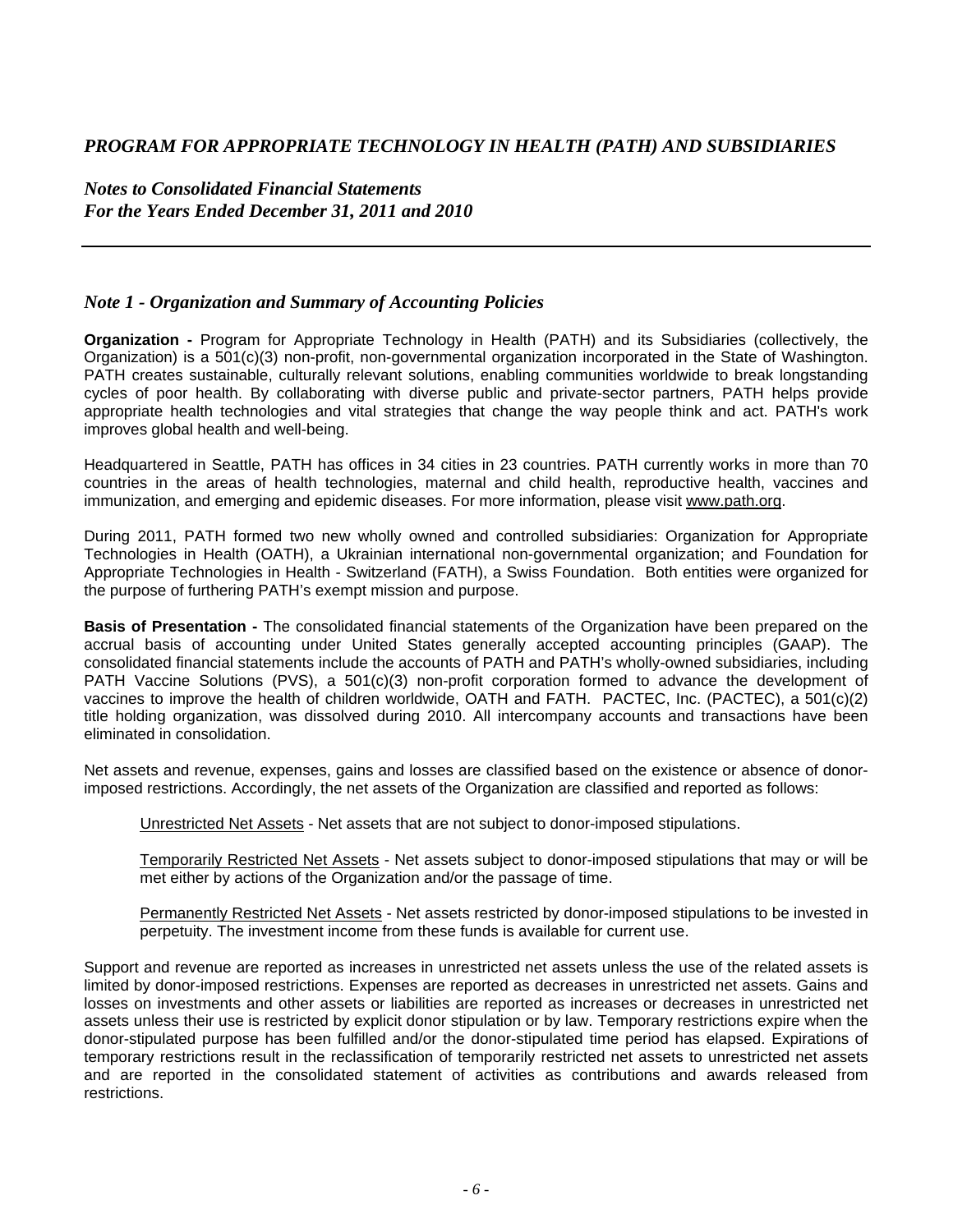*Notes to Consolidated Financial Statements For the Years Ended December 31, 2011 and 2010* 

#### *Note 1 - Continued*

**Cash and Cash Equivalents -** For purposes of the consolidated statements of cash flows, the Organization considers all highly liquid debt instruments purchased with an original maturity of three months or less, other than those held in the Organization's investment portfolio, to be cash equivalents.

**Investments -** Investments in debt securities and equity securities with readily determinable market values are recorded at fair value. Unrealized and realized gains and losses on these investments are reported in the consolidated statements of activities and changes in net assets. Securities are generally held in custodial investment accounts administered by certain financial institutions.

Investment securities, in general, are exposed to various risks, including interest rate, credit and overall market volatility. Due to the level of risk associated with certain long-term investments, it is possible that changes in the values of these investments will occur in the near term and that such changes could materially affect the amounts reported in the consolidated statements of financial position.

Investment return consists primarily of income earned on cash, cash equivalents and investments, and is recorded as earned. Where directed by the donor or grantor, interest earned on award advances is credited to a specific restricted fund for future use as specified in the award agreement. All other interest income earned is credited to other restricted and unrestricted fund balances as is appropriate.

**Fair Value of Financial Instruments -** Financial instruments reported at fair value on a recurring basis include investments. Financial instruments not reported at fair value on a recurring basis include receivables, accounts payable and notes payable. The carrying amounts of these financial instruments approximate fair value.

**Contributions and Awards Receivable -** Contributions and awards receivable are stated at the amount management expects to collect from outstanding balances. Management provides for probable uncollectible amounts through a charge to change in net assets and a credit to a valuation allowance based on its assessment of the current status of individual accounts. Balances that are still outstanding after management has used reasonable collection efforts are written off through a charge to the valuation allowance and a credit to accounts, grants or contributions receivable.

**Furniture, Equipment and Leasehold Improvements -** The Organization capitalizes furniture, equipment and leasehold improvements with a cost of \$5,000 or greater. The cost of furniture and equipment is depreciated over the estimated useful life of the asset and is computed using the straight-line method. Leasehold improvements are amortized over the lives of the respective leases or the service lives of the improvements, whichever is shorter. Maintenance and repairs are charged to expense as incurred.

**Patent -** The donated patent is stated at the original assessed value less amortization computed on the straightline method over the life of the patent.

**Vulnerability from Certain Concentrations -** Financial instruments that potentially subject the Organization to concentrations of credit and market risk consist primarily of cash and cash equivalents and investments. Cash and cash equivalents and investments held by financial institutions at times exceed Federal Deposit Insurance Corporation and Securities Investor Protection Corporation insured limits.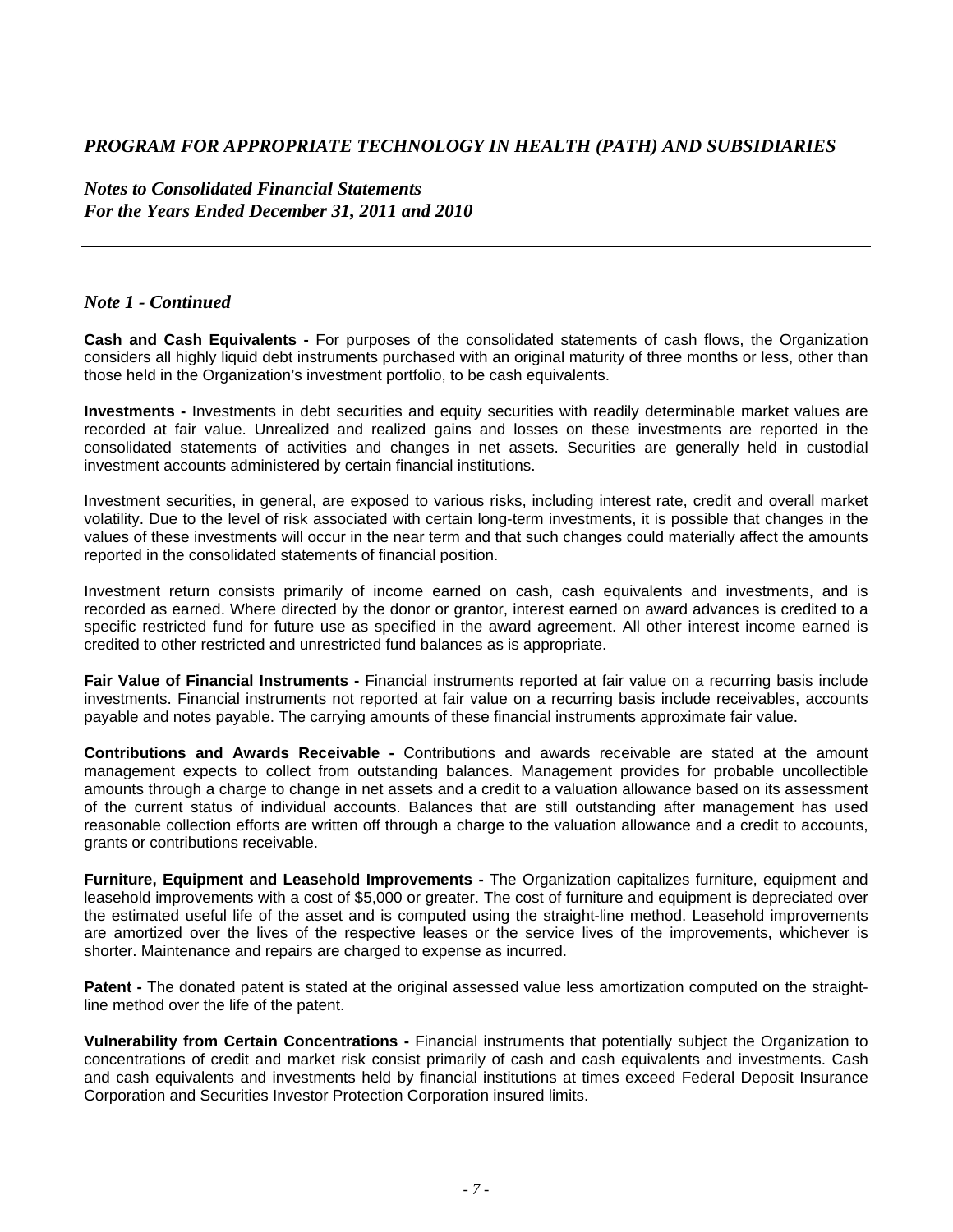*Notes to Consolidated Financial Statements For the Years Ended December 31, 2011 and 2010* 

#### *Note 1 - Continued*

For the years ended December 31, 2011 and 2010, 53% and 59%, respectively, of the Organization's total revenues, gains and other support was received from one private foundation, and 61% and 72%, respectively, of gross contributions and awards receivable are from one private foundation. For the years ended December 31, 2011 and 2010, 33% and 24%, respectively, of the Organization's total revenues, gains and other support consists of awards from the United States government, and 25% and 23%, respectively, of gross contributions and awards receivable is from the United States government. Management is aware of the related vulnerabilities but does not anticipate any losses in connection with these concentrations. Management continues to seek improved diversification from donors and funding sources.

**Contributions and Awards Revenue Recognition -** Unconditional contributions and awards from U.S. and foreign government agencies, foundations and public and private funders are recognized as temporarily restricted revenue at the time committed or obligated, provided the donor has identified a restriction on the use of the funds. Revenue from contracts is recognized at the time the service or good is provided.

**Donated Goods and Services -** Donations of goods, including property and equipment, are recorded as support at their estimated fair values at the date of donation. Such donations are reported as unrestricted support unless the donor has restricted the donated asset to a specific purpose. Donated services are recognized if the services received (i) create or enhance non-financial assets or (ii) require specialized skills, are provided by individuals possessing those skills and would need to be purchased if not provided by donation. In-kind donations totaled \$3.8 million for the year ended December 31, 2011 and are included in management and general expense on the consolidated statements of unrestricted activities. In-kind donations totaled \$3.6 million for the year ended December 31, 2010 and are included in program services expense on the consolidated statements of unrestricted activities.

**Functional Allocation of Expenses -** The costs of providing the various programs and other activities have been summarized on a functional basis in the consolidated statements of unrestricted activities. Accordingly, certain costs have been allocated among the programs and supporting services benefited. Additionally, the Organization incurs various fundraising expenses.

**Collaborations -** Awards, contracts and temporarily restricted contributions are used to fund projects related to global health. In connection with these projects, the Organization works with collaborating partners to assess health problems, identify and implement solutions and evaluate results. Accordingly, the Organization enters into funding agreements and cooperative agreements with these collaborating partners including international agencies, ministries of health, non-governmental organizations, commercial entities, and universities, et cetera. Subagreements and subcontracts awarded from these projects are funded by temporarily restricted contributions to other organizations and recorded as expense which totaled \$132.8 million and \$142.7 million for the years ended December 31, 2011 and 2010, respectively.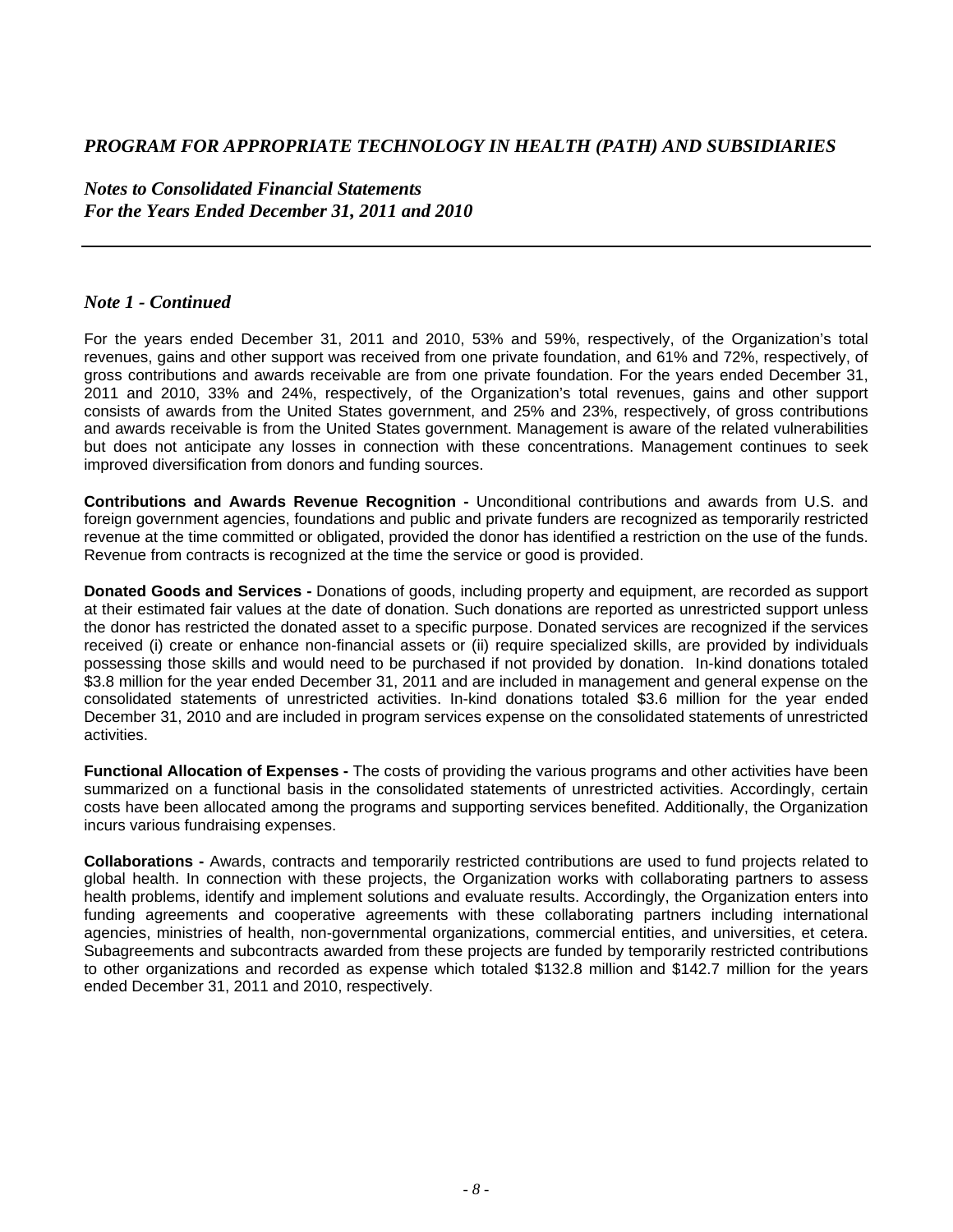*Notes to Consolidated Financial Statements For the Years Ended December 31, 2011 and 2010* 

#### *Note 1 - Continued*

**Tax Exempt Status -** The Internal Revenue Service has determined that PATH and PVS are exempt from federal income taxes under provisions of Section 501(c)(3) of the Internal Revenue Code (IRC). They are classified as organizations that are not private foundations under Section 501(a) of the IRC. PACTEC is exempt from federal income taxes under provisions of Section 501(c)(2) of the IRC. FATH, as an independent non-profit foundation within the meaning of Articles 80 *et seq* of the Swiss Civil Code, has been granted tax exemption by the Department of Finance. OATH, as an international charity fund, has been registered as such based on Article 157 Part 111 of the Tax Code of Ukraine. The Organization files income tax returns with the United States and various state, local and foreign governments. The Organization is subject to income tax examinations by the tax authorities of these governments for the current year and certain prior years based on the applicable laws and regulations of each jurisdiction.

**Use of Estimates -** The preparation of financial statements in accordance with accounting principles generally accepted in the United States of America requires management to make estimates and assumptions that affect the reported amounts of assets and liabilities, the disclosure of contingent assets and liabilities at the date of the financial statements and the reported amounts of revenues and expenses during the reporting period. Actual results could differ from those estimates.

**Subsequent Events** *-* The Organization has evaluated subsequent events through May 10, 2012, the date on which the financial statements were available to be issued.

#### *Note 2 - Cash and Cash Equivalents*

Cash and cash equivalents consisted of the following at December 31:

|                                                          |   | (In Thousands)  |   |                 |
|----------------------------------------------------------|---|-----------------|---|-----------------|
|                                                          |   | 2011            |   | 2010            |
| Money market accounts and other cash equivalents<br>Cash | S | 10.131<br>8.091 | S | 31,889<br>1,851 |
|                                                          |   | 18,222          |   | 33,740          |

When specified by funding agreement, the Organization holds project-related funds in separate bank accounts.

Cash and cash equivalents held in bank accounts outside of the United States totaled \$5.4 million and \$2.9 million at December 31, 2011 and 2010, respectively.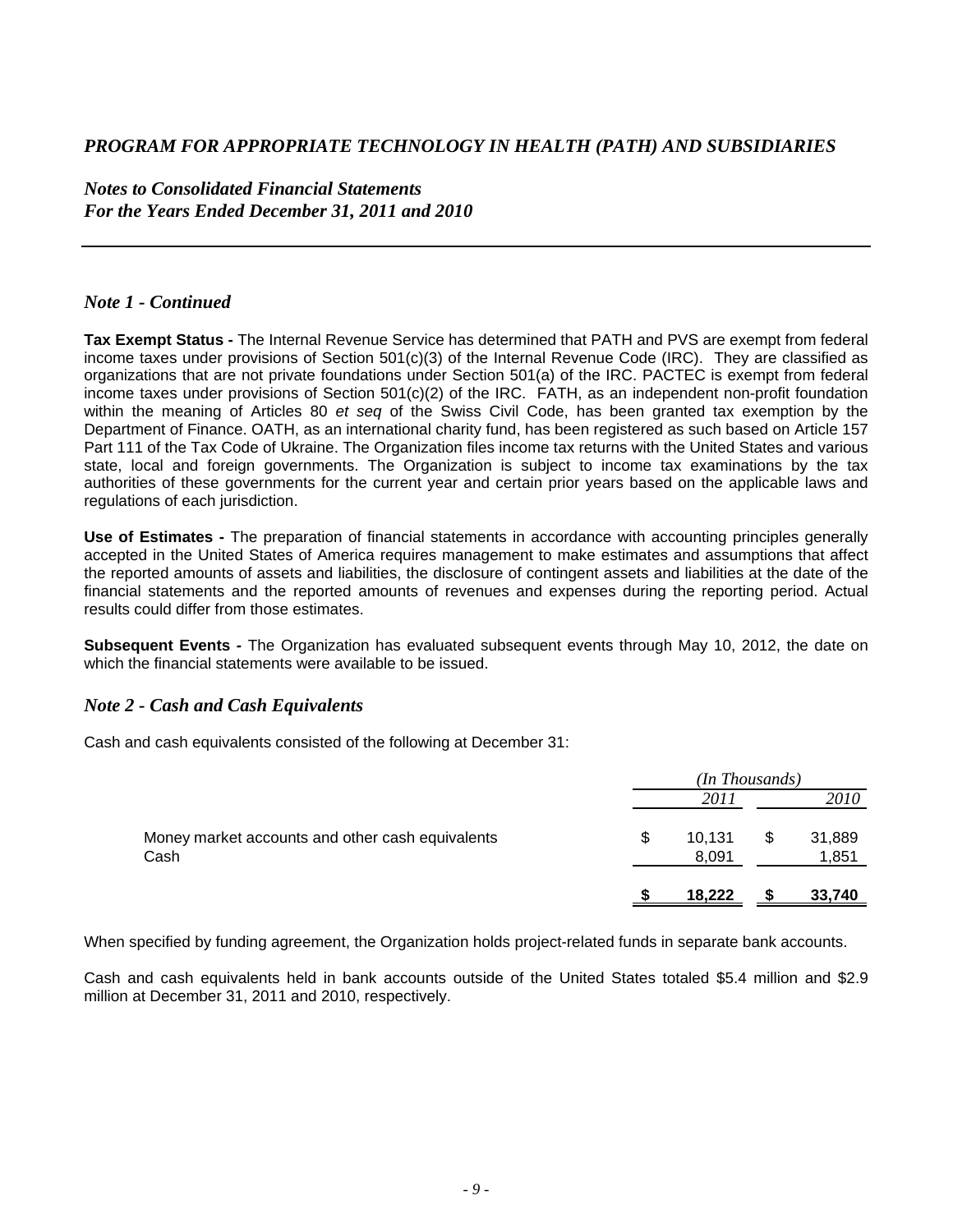## *Notes to Consolidated Financial Statements For the Years Ended December 31, 2011 and 2010*

### *Note 3 - Investments*

Investments consisted of the following at December 31:

|                                                | (In Thousands) |         |    |         |  |
|------------------------------------------------|----------------|---------|----|---------|--|
|                                                |                | 2011    |    | 2010    |  |
| Corporate bonds                                | \$             | 180,559 | \$ | 177,941 |  |
| U.S., state, and foreign government securities |                | 58,981  |    | 29,545  |  |
| Government guaranteed corporate securities     |                |         |    | 5.574   |  |
| Asset-backed securities                        |                | 26,995  |    | 23,937  |  |
| Repurchase agreements                          |                |         |    | 22,498  |  |
| Equity securities                              |                | 4.494   |    | 4,321   |  |
| Commercial paper and short-term funds          |                | 27,514  |    | 45,342  |  |
| Money market investment funds                  |                | 321     |    | 295     |  |
|                                                |                | 298,871 |    | 309,453 |  |

The return on cash and investments was comprised of the following for the years ended December 31:

|                                                                       | (In Thousands)                   |    |                         |  |
|-----------------------------------------------------------------------|----------------------------------|----|-------------------------|--|
|                                                                       | 2011                             |    | 2010                    |  |
| Interest and dividends<br>Unrealized losses<br><b>Realized losses</b> | \$<br>5,043<br>(1, 972)<br>(803) | \$ | 5,036<br>(794)<br>(391) |  |
|                                                                       | 2,268                            |    | <u>3,851</u>            |  |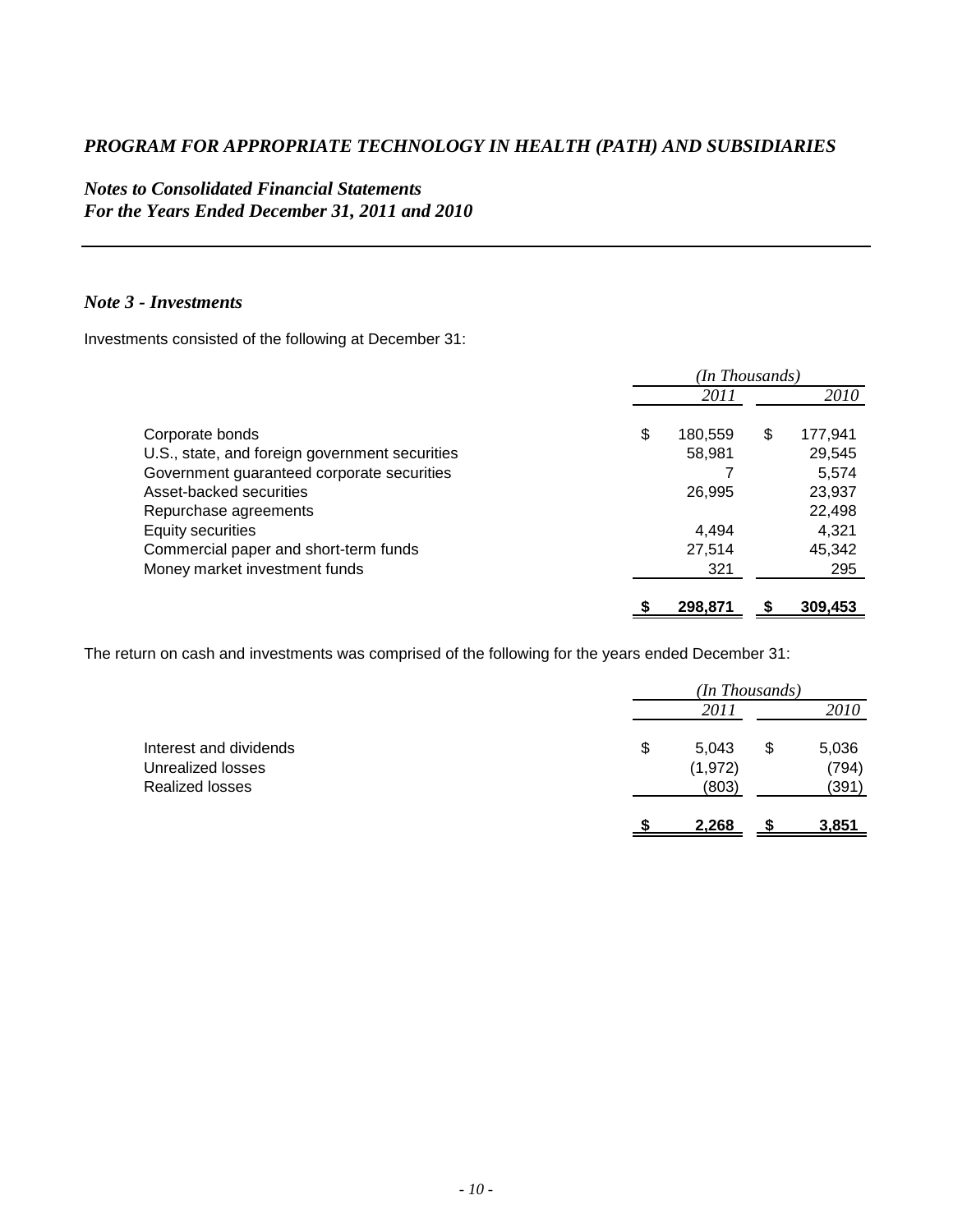*Notes to Consolidated Financial Statements For the Years Ended December 31, 2011 and 2010* 

#### *Note 4 - Fair Value Measurements*

GAAP provides a framework for measuring fair value. To increase consistency and comparability in fair value measurements, the framework requires fair value to be determined based on the exchange price that would be received for an asset or paid to transfer a liability (exit price) in the principal or most advantageous market for the asset or liability in an orderly transaction between market participants.

The framework uses a three-level valuation hierarchy based on observable and non-observable inputs. Observable inputs consist of data obtained from independent sources. Non-observable inputs reflect market assumptions. These two types of inputs are used to create the fair value hierarchy, giving preference to observable inputs.

Assets and liabilities classified as Level 1 have fair values based on unadjusted quoted market prices for identical instruments in active markets. Assets and liabilities classified as Level 2 have fair values based on quoted prices for similar instruments in active markets, quoted prices for identical or similar instruments in inactive markets, and model-derived valuations whose inputs are observable. Assets and liabilities classified as Level 3 have fair values based on value drivers that are unobservable.

Following is a description of the valuation methodologies used for assets measured at fair value. There have been no changes in the methodologies used at December 31, 2011 and 2010.

Money Market Investment Funds - Valued at cost plus accrued interest, which approximates fair value.

Equity and Debt Mutual Funds - Valued at quoted market prices in active markets, which represent the net asset value (NAV) of shares held by PATH at year-end.

Equity Securities - Valued at the closing price reported on the active market on which the securities are traded.

Debt Securities - Valued using bid evaluations from similar instruments in actively traded markets.

Repurchase Agreements - Valued at cost plus accrued interest, which approximates fair value.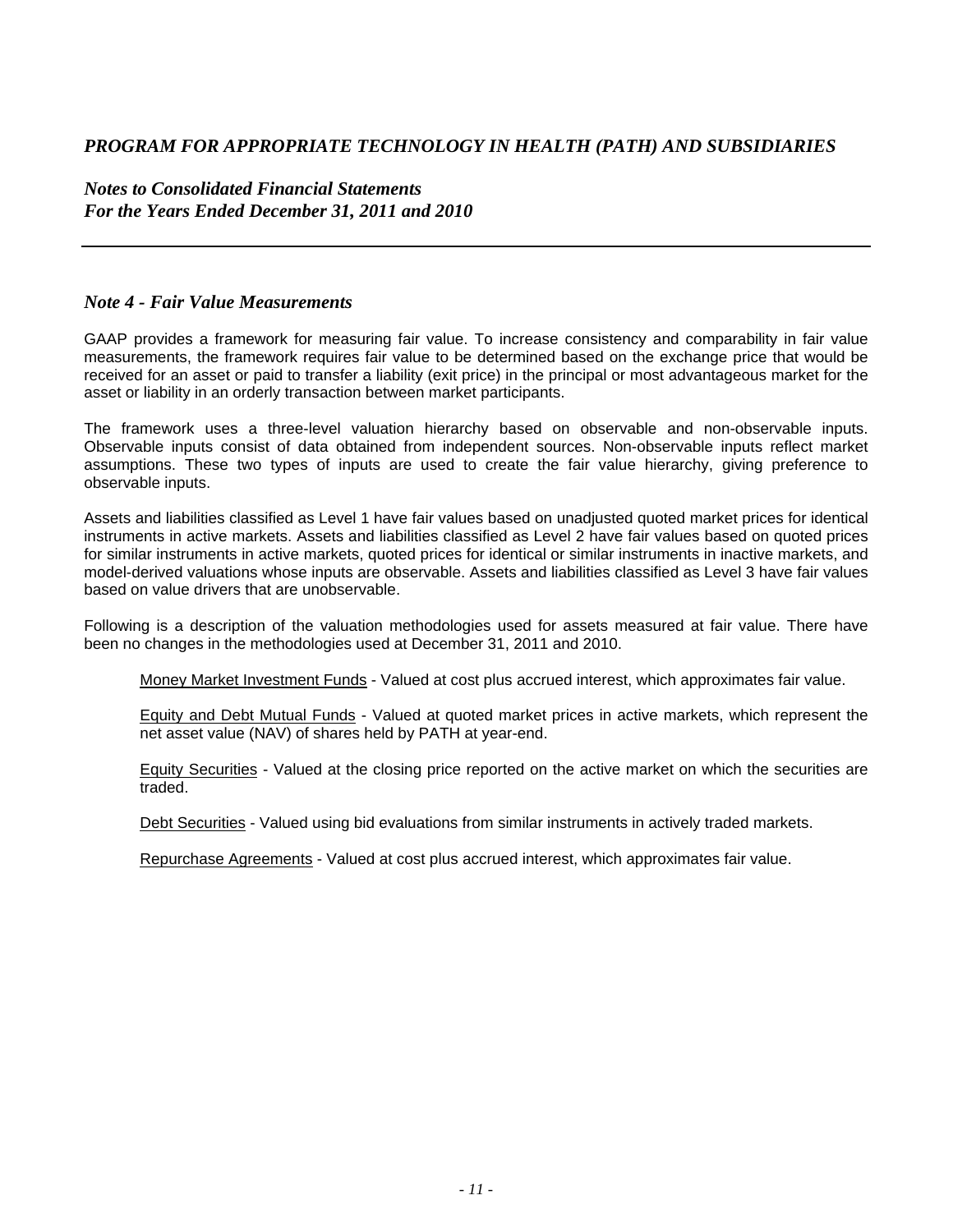# *Notes to Consolidated Financial Statements For the Years Ended December 31, 2011 and 2010*

### *Note 4 - Continued*

Assets recorded at fair value on a recurring basis were as follows at December 31, 2011:

|                                            | (In Thousands) |               |         |         |  |  |  |
|--------------------------------------------|----------------|---------------|---------|---------|--|--|--|
|                                            | Level 1        | Level 2       | Level 3 | Total   |  |  |  |
| Equity securities and equity mutual funds- |                |               |         |         |  |  |  |
| Equity securities:                         |                |               |         |         |  |  |  |
| Biopharmaceuticals                         | \$<br>8        | \$            | \$      | \$<br>8 |  |  |  |
| Equity mutual funds:                       |                |               |         |         |  |  |  |
| Large blend                                | 2,825          |               |         | 2,825   |  |  |  |
| Large value                                | 704            |               |         | 704     |  |  |  |
| Total equity securities and                |                |               |         |         |  |  |  |
| equity mutual funds                        | 3,537          |               |         | 3,537   |  |  |  |
| Debt securities and debt mutual funds-     |                |               |         |         |  |  |  |
| Debt securities:                           |                |               |         |         |  |  |  |
| U.S. government                            |                | 54,880        |         | 54,880  |  |  |  |
| Foreign government                         |                | 4,108         |         | 4,108   |  |  |  |
| Corporate                                  |                | 178,494       |         | 178,494 |  |  |  |
| Asset-backed securities                    |                | 26,995        |         | 26,995  |  |  |  |
| Short-term funds, bills and notes          | 23,515         | 3,999         |         | 27,514  |  |  |  |
| Debt mutual funds:                         |                |               |         |         |  |  |  |
| Multi-sector bond                          | 3,338          |               |         | 3,338   |  |  |  |
| Total debt securities and                  |                |               |         |         |  |  |  |
| debt mutual funds                          | 26,853         | 268,476       |         | 295,329 |  |  |  |
| Money market investment funds              | 5              |               |         | 5       |  |  |  |
| <b>Total Assets at Fair Value</b>          | 30,395<br>\$   | 268,476<br>\$ | \$      | 298,871 |  |  |  |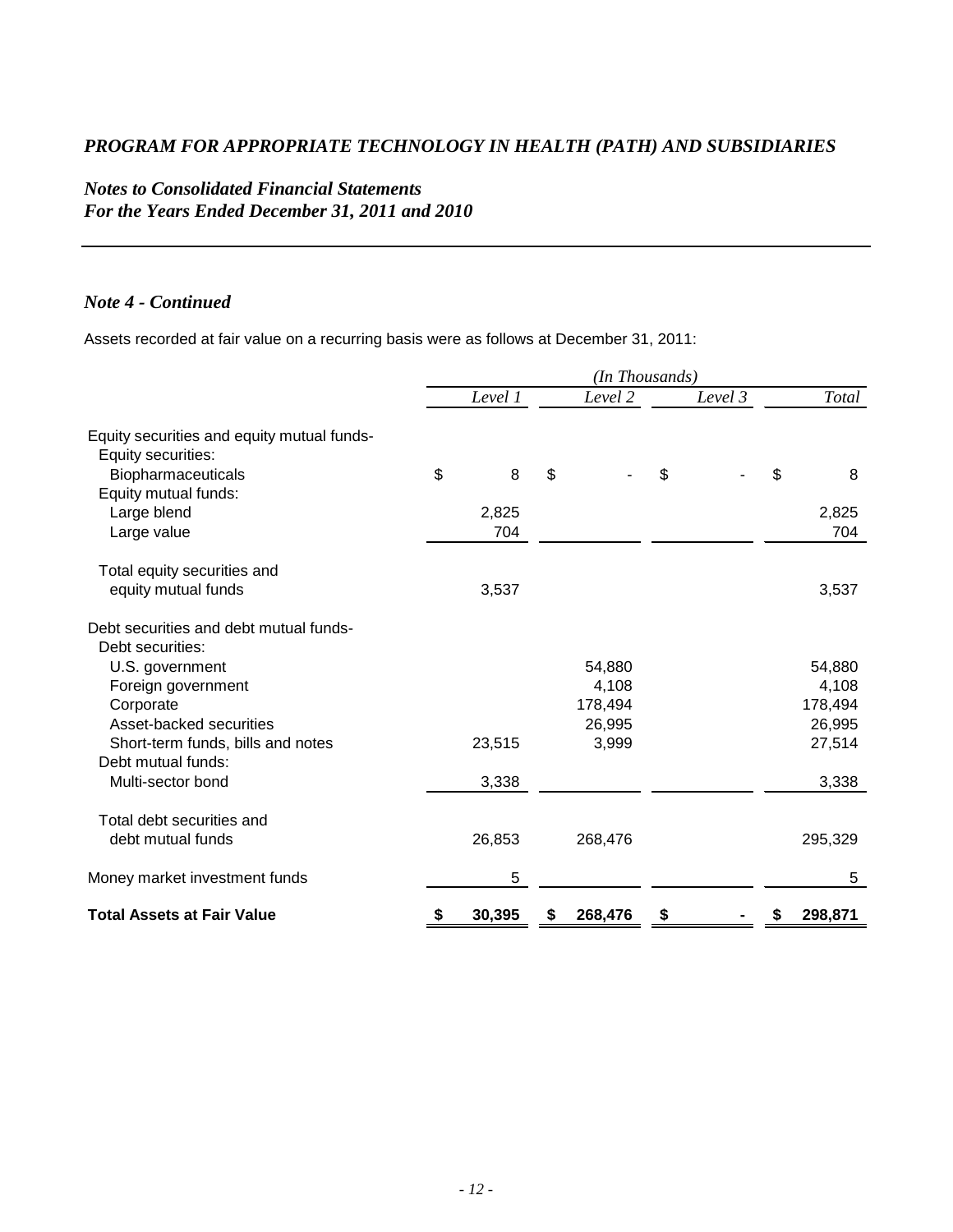# *Notes to Consolidated Financial Statements For the Years Ended December 31, 2011 and 2010*

### *Note 4 - Continued*

Assets recorded at fair value on a recurring basis were as follows at December 31, 2010:

|                                                                  | (In Thousands) |         |  |         |         |    |         |
|------------------------------------------------------------------|----------------|---------|--|---------|---------|----|---------|
|                                                                  |                | Level 1 |  | Level 2 | Level 3 |    | Total   |
| Equity securities and equity mutual funds-<br>Equity securities: |                |         |  |         |         |    |         |
| Biopharmaceuticals<br>Equity mutual funds:                       | \$             | 17      |  |         |         | \$ | 17      |
| Large blend                                                      |                | 2,693   |  |         |         |    | 2,693   |
| Large value                                                      |                | 667     |  |         |         |    | 667     |
| Total equity securities and                                      |                |         |  |         |         |    |         |
| equity mutual funds                                              |                | 3,377   |  |         |         |    | 3,377   |
| Debt securities and debt mutual funds-<br>Debt securities:       |                |         |  |         |         |    |         |
| U.S. government                                                  |                |         |  | 19,347  |         |    | 19,347  |
| U.S. municipal                                                   |                |         |  | 2,053   |         |    | 2,053   |
| Corporate                                                        |                |         |  | 180,419 |         |    | 180,419 |
| Government guaranteed corporate                                  |                |         |  | 5,566   |         |    | 5,566   |
| Asset-backed securities                                          |                |         |  | 23,937  |         |    | 23,937  |
| Commercial paper                                                 |                |         |  | 7,495   |         |    | 7,495   |
| Short-term bills and notes                                       |                |         |  | 29,589  |         |    | 29,589  |
| Debt mutual funds:                                               |                |         |  |         |         |    |         |
| Multi-sector bond                                                |                | 3,310   |  |         |         |    | 3,310   |
| Total debt securities and                                        |                |         |  |         |         |    |         |
| debt mutual funds                                                |                | 3,310   |  | 268,406 |         |    | 271,716 |
| Money market investment funds                                    |                | 11,862  |  |         |         |    | 11,862  |
| Repurchase agreements                                            |                |         |  | 22,498  |         |    | 22,498  |
| <b>Total Assets at Fair Value</b>                                |                | 18,549  |  | 290,904 |         |    | 309,453 |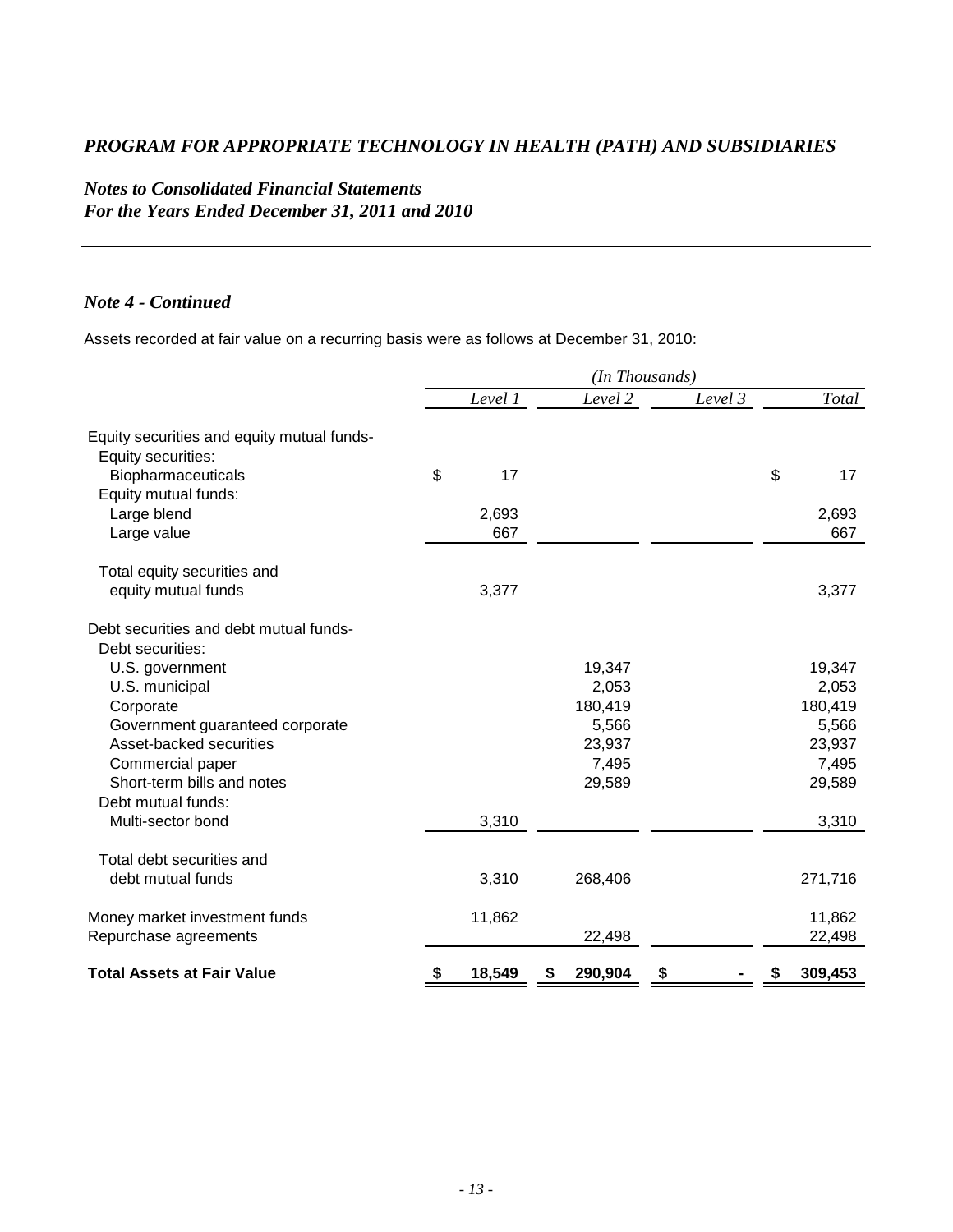## *Notes to Consolidated Financial Statements For the Years Ended December 31, 2011 and 2010*

#### *Note 5 - Contributions and Awards Receivable*

Contributions and awards receivable consisted of the following at December 31:

|                                           | (In Thousands) |         |   |             |  |
|-------------------------------------------|----------------|---------|---|-------------|--|
|                                           |                | 2011    |   | <i>2010</i> |  |
| Due in less than one year                 | \$             | 226,938 | S | 227,445     |  |
| Due in one to five years                  |                | 175,144 |   | 177,114     |  |
|                                           |                | 402,082 |   | 404,559     |  |
| Less present value discount (0.6% - 4.8%) |                | (2,667) |   | (6,065)     |  |
| Less allowance for doubtful accounts      |                | (232)   |   | (165)       |  |
|                                           |                | 399,183 |   | 398,329     |  |

Awards from the U.S. government and certain non-government organizations are recorded as revenue when obligated, which may not reflect the full amount awarded. The total amount of unobligated awards pending for active projects was \$433.2 million and \$242.3 million at December 31, 2011 and 2010, respectively.

#### *Note 6 - Furniture, Equipment and Leasehold Improvements*

The Organization funds purchases of furniture, equipment and leasehold improvements from two sources: from the capital fund, a designated reserve of unrestricted net assets; or directly from temporarily restricted project funds.

Furniture, equipment and leasehold improvements consisted of the following at December 31:

|                                                                                     | 2011 (In Thousands) |                                 |    |                         |    |                                 |
|-------------------------------------------------------------------------------------|---------------------|---------------------------------|----|-------------------------|----|---------------------------------|
|                                                                                     |                     | Capital<br>Fund                 |    | Project<br><b>Funds</b> |    | Total                           |
| <b>Furniture</b><br>Equipment<br>Leasehold improvements<br>Construction in progress | \$                  | 3,471<br>4,791<br>19,714<br>145 | \$ | ۰<br>4,886              | \$ | 3,471<br>9,677<br>19,714<br>145 |
| Less accumulated depreciation and amortization                                      |                     | 28,121<br>(7, 887)              |    | 4,886<br>(3,040)        |    | 33,007<br>(10,927)              |
|                                                                                     |                     | 20,234                          |    | 1.846                   |    | 22,080                          |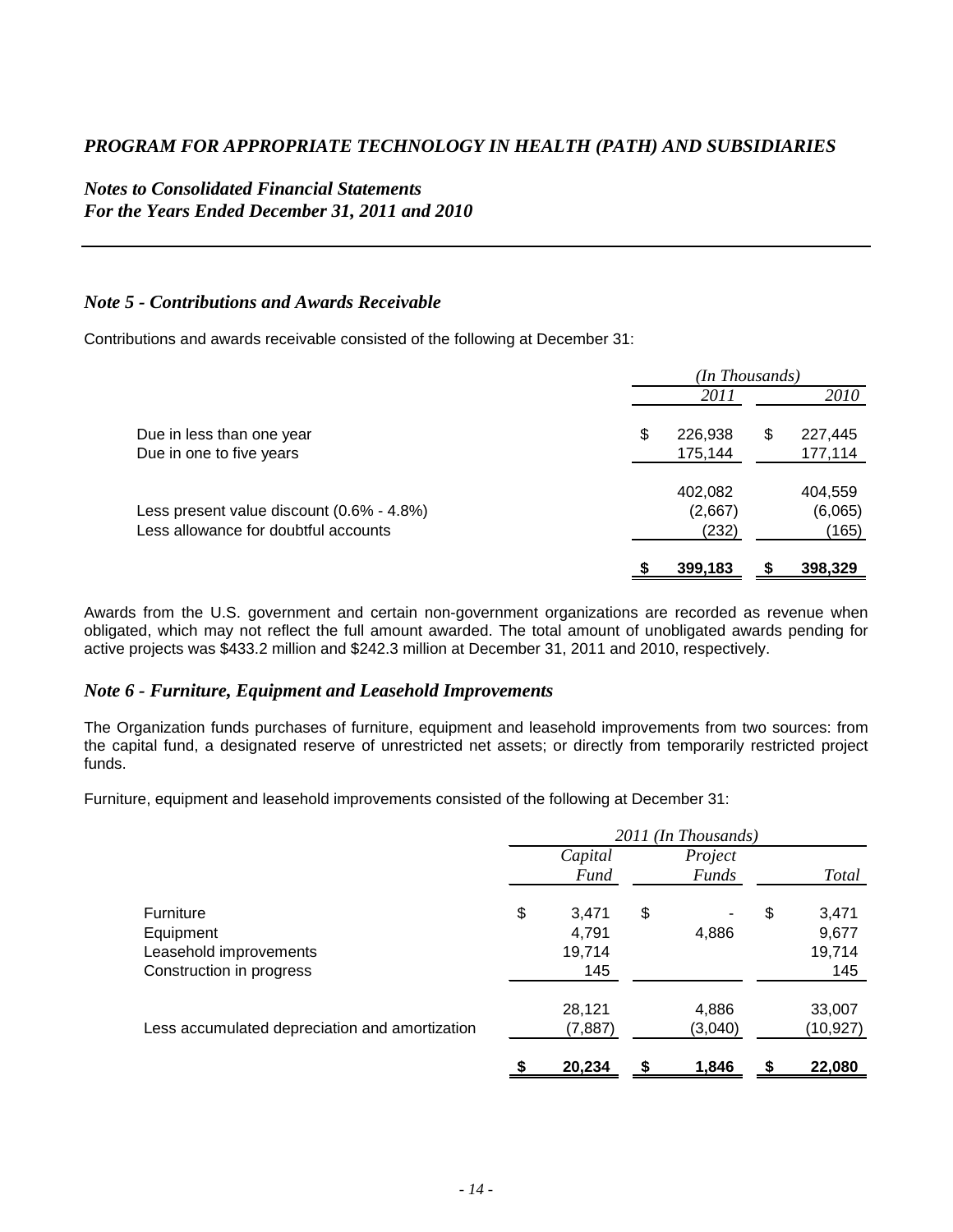## *Notes to Consolidated Financial Statements For the Years Ended December 31, 2011 and 2010*

#### *Note 6 - Continued*

|                                                                                     | 2010 (In Thousands) |                                   |    |                           |    |                                   |
|-------------------------------------------------------------------------------------|---------------------|-----------------------------------|----|---------------------------|----|-----------------------------------|
|                                                                                     |                     | Capital<br><b>Fund</b>            |    | Project<br><b>Funds</b>   |    | <b>Total</b>                      |
| <b>Furniture</b><br>Equipment<br>Leasehold improvements<br>Construction in progress | \$                  | 2,532<br>4,546<br>15,911<br>3,291 | \$ | 201<br>3,655              | \$ | 2,733<br>8,201<br>15,911<br>3,291 |
| Less accumulated depreciation and amortization                                      |                     | 26,280<br>(6,766)<br>19,514       |    | 3,856<br>(2,818)<br>1,038 |    | 30,136<br>(9,584)<br>20,552       |

#### *Note 7 - Patent*

The Organization holds a patent for the UltraRice Technology for fortified rice originally valued at \$3.3 million. The patent was issued in March 1995 and expires in March 2015. The patent is being amortized over its expected useful life of 18.25 years. Accumulated amortization totaled \$2.7 million and \$2.5 million as of December 31, 2011 and 2010, respectively.

#### *Note 8 - Line of Credit*

The Organization has a revolving line of credit for up to \$1 million with a commercial bank for working capital purposes available through May 1, 2012. Interest on the line is at LIBOR plus 1.50%. The credit facility available to PATH is reduced by Standby Letters of Credit (SBLC) under \$300,000 associated with various lease commitments. PATH has an additional SBLC for \$361,000 associated with a domestic lease commitment that was obtained in 2010. No amounts were outstanding under the line of credit or SBLCs at December 31, 2011 or 2010. The line of credit is secured by the Organization's personal property.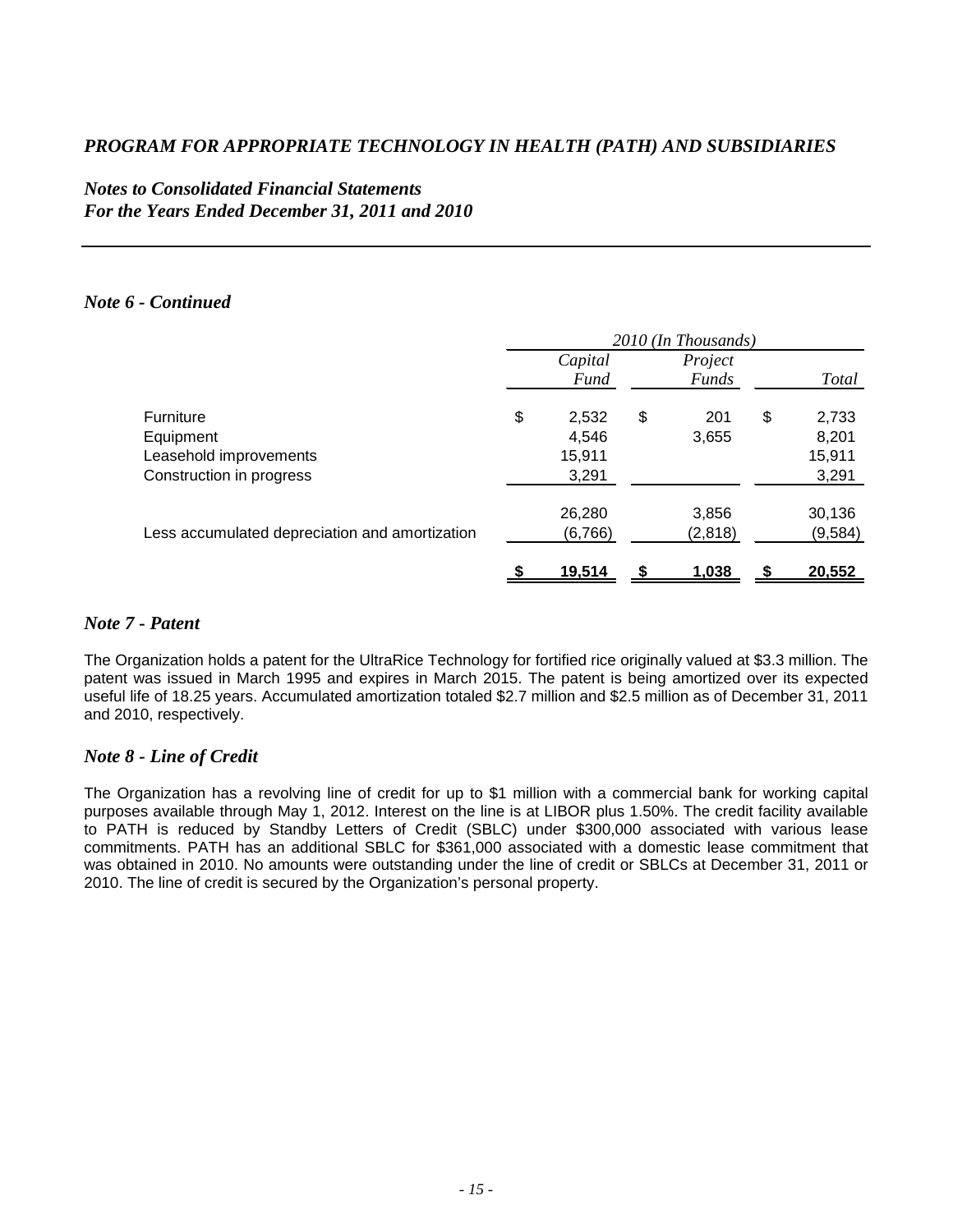*Notes to Consolidated Financial Statements For the Years Ended December 31, 2011 and 2010* 

## *Note 9 - Notes Payable*

Notes payable consisted of the following at December 31:

|                                                                                                                                                                                                                                                                                                                                                                                                                                                                                                                        | (In Thousands) |                                          |    |       |
|------------------------------------------------------------------------------------------------------------------------------------------------------------------------------------------------------------------------------------------------------------------------------------------------------------------------------------------------------------------------------------------------------------------------------------------------------------------------------------------------------------------------|----------------|------------------------------------------|----|-------|
|                                                                                                                                                                                                                                                                                                                                                                                                                                                                                                                        |                | 2011                                     |    | 2010  |
| Note payable to a commercial bank maturing December 1, 2014.<br>Interest payments fluctuate based on the LIBOR rate BBA plus<br>1.65% (1.93% and 1.91% at December 31, 2011 and 2010,<br>respectively). Principal is payable in monthly installments of<br>\$41,667 with remaining balance due at maturity. The note is<br>secured by the Organization's personal property. The note<br>includes certain restrictive covenants including the requirement<br>for the Organization to maintain certain financial ratios. | \$             | 4,000                                    | \$ | 4,500 |
| Program-related investment from a private foundation in the form<br>of a note payable maturing November 2019. Interest is paid at a<br>2% fixed rate. Quarterly principal and interest payments of<br>\$69,114 are required. The note is secured by the Organization's<br>trade fixtures, equipment and furnishings. The note includes<br>certain restrictive covenants including the requirement for the                                                                                                              |                |                                          |    |       |
| Organization to maintain certain financial ratios.                                                                                                                                                                                                                                                                                                                                                                                                                                                                     |                | 1,980                                    |    | 2,214 |
|                                                                                                                                                                                                                                                                                                                                                                                                                                                                                                                        |                | 5,980                                    | \$ | 6,714 |
| Maturities of notes payable are as follows:                                                                                                                                                                                                                                                                                                                                                                                                                                                                            |                |                                          |    |       |
| For the Year Ending December 31,                                                                                                                                                                                                                                                                                                                                                                                                                                                                                       |                | (In Thousands)                           |    |       |
| 2012<br>2013<br>2014<br>2015<br>2016<br>Thereafter                                                                                                                                                                                                                                                                                                                                                                                                                                                                     | \$             | 739<br>744<br>3,248<br>253<br>258<br>738 |    |       |
|                                                                                                                                                                                                                                                                                                                                                                                                                                                                                                                        | S              | 5,980                                    |    |       |

Interest expense on notes payable totaled \$124,000 and \$138,000 for the years ended December 31, 2011 and 2010, respectively.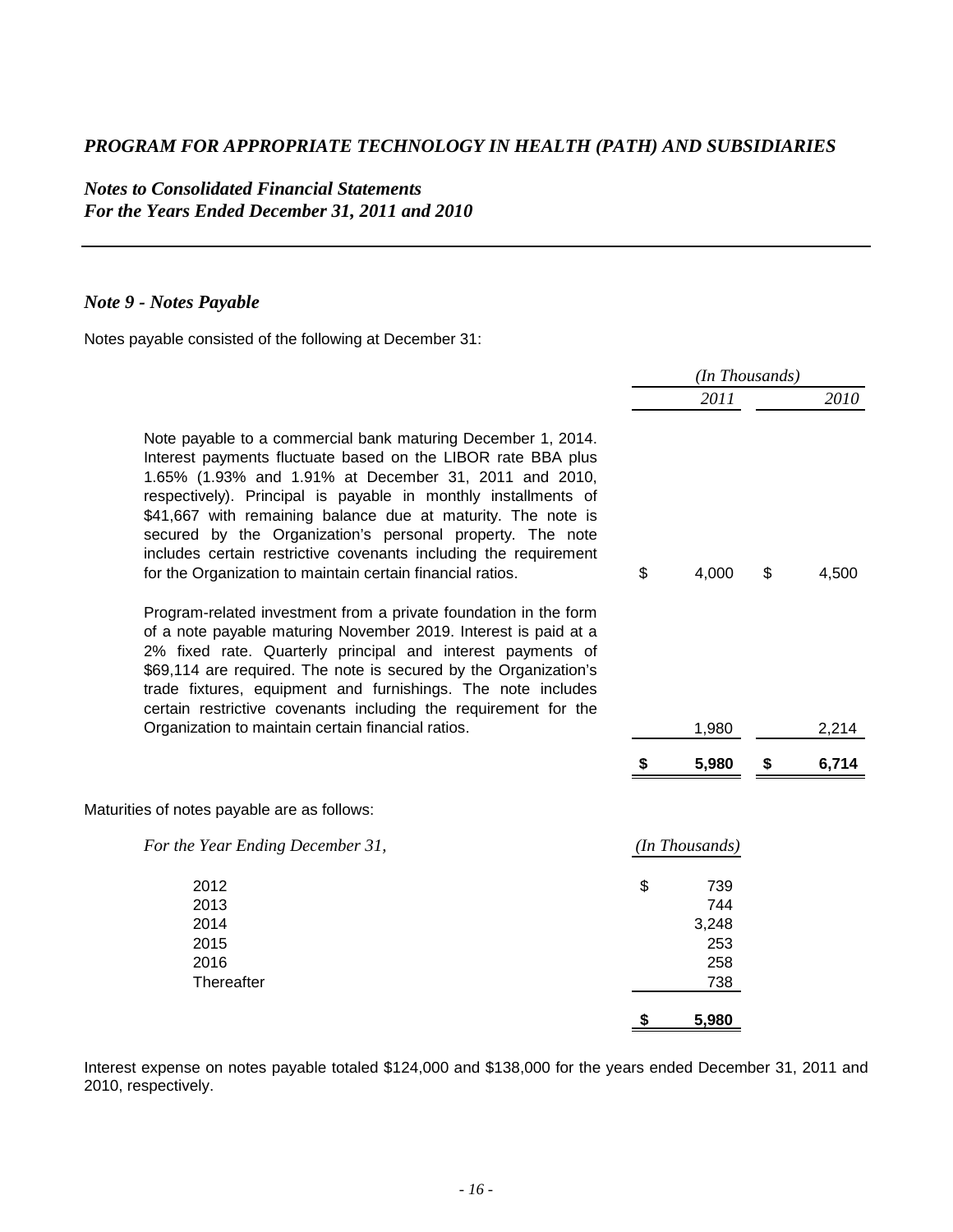*Notes to Consolidated Financial Statements For the Years Ended December 31, 2011 and 2010* 

#### *Note 10 - Self-Insurance Reserve*

The Organization maintains a research insurance program made up of a Self-Insured Retention (SIR) reserve fund and an excess insurance policy. The Organization's SIR program covers claims up to \$250,000 per incident and is funded by allocations to programs that are conducting clinical trials involving human subjects. As of December 31, 2011, \$2.1 million has been funded and set aside in the reserve. It is anticipated that additional planned annual allocations and interest income will add to the reserve going forward. Additionally, the Organization carries an excess insurance policy to cover any potential claims from \$250,000 to \$10 million.

#### *Note 11 - Unrestricted Net Assets*

Unrestricted net assets consisted of the following at December 31:

|                                   | (In Thousands) |        |    |        |  |
|-----------------------------------|----------------|--------|----|--------|--|
|                                   |                | 2011   |    | 2010   |  |
| <b>Capital Fund</b>               | \$             | 3,000  | \$ | 2,000  |  |
|                                   |                |        |    |        |  |
| <b>Catalyst Fund</b>              |                | 2,990  |    | 2,315  |  |
| Reach Fund                        |                | 1,500  |    | 1,500  |  |
| <b>FIPI</b>                       |                | 40     |    | 57     |  |
| Patent                            |                | 582    |    | 762    |  |
| <b>Board Designated Endowment</b> |                | 2,459  |    | 2,389  |  |
| FTT (Operations)                  |                | 77     |    | 77     |  |
| FTT (Corpus)                      |                | 2,019  |    | 2,019  |  |
| Self-Insured Retention Reserve    |                | 2,056  |    | 2,246  |  |
| <b>Special Project Fund</b>       |                | 33     |    | 62     |  |
| Undesignated                      |                | 2,873  |    | 4,722  |  |
|                                   | \$             | 17,629 | S  | 18,149 |  |

The following is a description of board designated unrestricted net assets:

Capital Fund - Represents the portion of net assets attributed to the net book value of fixed assets and amounts designated for future purchases of fixed assets, net of any related loan balance.

Catalyst Fund - Represents a fund established by the Organization that consists of donor contributions that serve as a key source of innovation funding; funds that support new initiatives, leverage major grants and meet critical organizational needs.

Reach Fund - Represents a fund established by the Organization that consists of donor contributions to expand and deepen the Organization's geographic reach, accelerate the development and introduction of health technologies, deliver integrated packages of health solutions, and build organizational infrastructure including investing in people and systems for the future.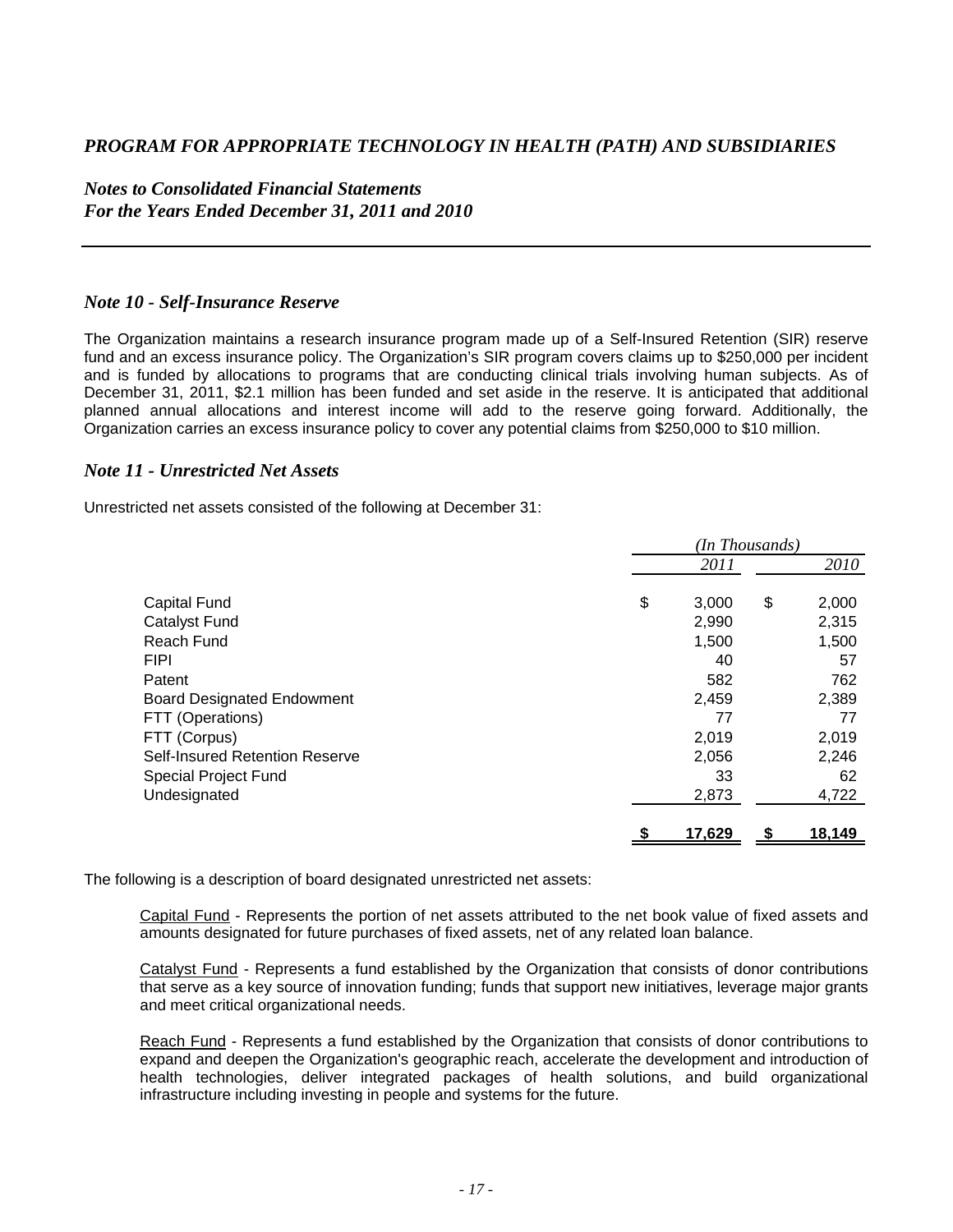#### *Notes to Consolidated Financial Statements For the Years Ended December 31, 2011 and 2010*

#### *Note 11 - Continued*

FIPI - The Fund for Intellectual Property and Innovation (FIPI) is a reserve generated by net royalty earnings and license fees resulting from the licensing and/or transfers of technologies. The funds are used for patent application and maintenance, and the advancement of technologies.

Patent - Represents the net value of the donated UltraRice Patent (Note 7).

Board-Designated Endowment - The endowment that is included in unrestricted net assets represents amounts designated by the Board.

FTT (Operations) - The Fund for Technology Transfer (FTT) Operations fund is a reserve generated by net operating earnings of FTT. The reserve is used to supplement funding for operating costs.

FTT (Corpus) - The FTT Corpus fund represents funds available for lending. Funds are either out on loan or are invested in interest bearing accounts. Income on these funds is used for funding FTT Operations.

Self-Insured Retention Reserve **-** The amount funded to date to pay the Organization's share of any claims resulting from settlement or judgment of actions as a result of clinical trials (Note 10).

Special Project Fund - The special project fund is a reserve of unrestricted funding that will be applied to specific programs.

#### *Note 12 - Temporarily Restricted Net Assets*

Temporarily restricted net assets were available for the following purposes at December 31:

|                                                | (In Thousands) |         |    |         |  |
|------------------------------------------------|----------------|---------|----|---------|--|
|                                                |                | 2011    |    | 2010    |  |
| Privately funded projects                      | \$             | 490,730 | \$ | 525,614 |  |
| U.S. government funded projects                |                | 75,497  |    | 80,597  |  |
| Project funds generated from interest earnings |                | 38,982  |    | 38,008  |  |
| International government funded projects       |                | 33,164  |    | 31,028  |  |
| International Bi-lateral funded projects       |                | 14,324  |    | 7,725   |  |
| Project equipment                              |                | 2,153   |    | 1,027   |  |
| Endowment earnings                             |                | 1,040   |    | 916     |  |
|                                                |                | 655,890 |    | 684,915 |  |

Restricted funds are available for projects specified by donors and are focused primarily on global health initiatives.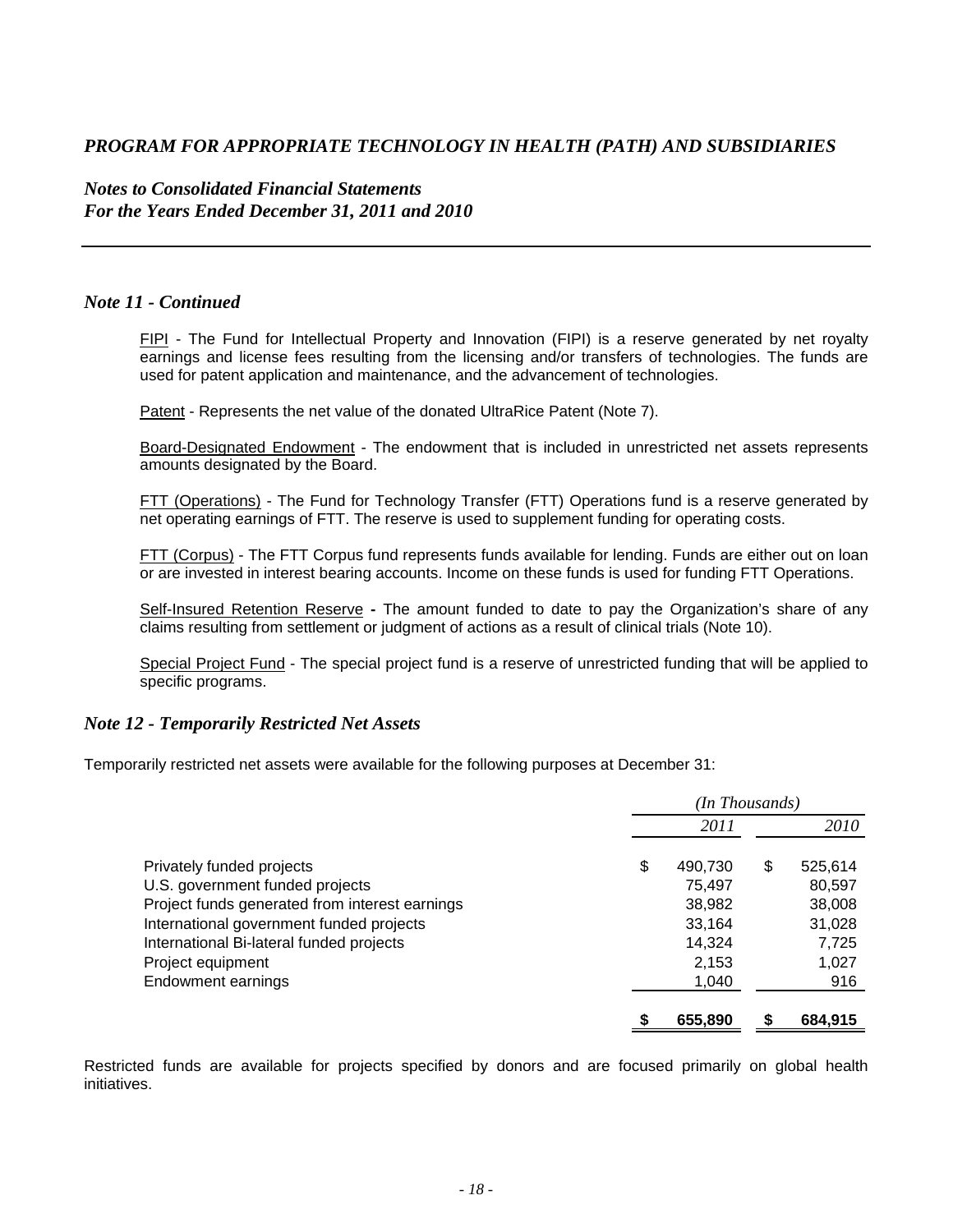*Notes to Consolidated Financial Statements For the Years Ended December 31, 2011 and 2010* 

### *Note 13 - Endowment*

The Organization's endowment consists of a number of funds established for a variety of purposes. Its endowment includes both donor-restricted endowment funds and funds designated by the Board to function as an endowment (quasi-endowment). As required by GAAP, net assets associated with endowment funds, including quasi-endowments, are classified and reported based on the existence or absence of donor-imposed restrictions.

The Board of Directors of the Organization has adopted the provisions of the Washington State Prudent Management of Institutional Funds Act (PMIFA). The Organization has interpreted the law as requiring the preservation of the fair value of the original gift as of the gift date of the donor-restricted endowment funds absent explicit donor stipulations to the contrary. As a result of this interpretation, the Organization classifies as permanently restricted net assets (a) the original value of gifts donated to the permanent endowment, and (b) the original value of subsequent gifts to the permanent endowment. The remaining portion of the donor-restricted endowment fund that is not classified in the permanently restricted net assets is classified as temporarily restricted net assets until those amounts are appropriated for expenditures by the Organization in a manner consistent with the standard of prudence described by PMIFA.

In accordance with PMIFA, the Organization considers the following factors in making a determination to appropriate or accumulate donor-restricted endowment funds: 1) duration and preservation of the endowment fund; 2) the purposes of the Organization and the endowment fund; 3) general economic conditions; 4) effect of inflation or deflation; 5) the expected total return from income and the appreciation of investments; 6) other resources of the Organization; and, 7) the investment policy of the Organization.

Endowment net assets consisted of the following at December 31:

|                                                                            | 2011 (In Thousands) |              |    |                           |    |                                  |    |                |
|----------------------------------------------------------------------------|---------------------|--------------|----|---------------------------|----|----------------------------------|----|----------------|
|                                                                            |                     | Unrestricted |    | Temporarily<br>Restricted |    | Permanently<br><b>Restricted</b> |    | Total          |
| Donor restricted endowment funds<br>Board designated quasi-endowment funds | \$                  | 2,459        | \$ | 1,040                     | \$ | 3,370                            | \$ | 4,410<br>2,459 |
|                                                                            |                     | 2,459        | S. | 1,040                     |    | 3,370                            |    | 6,869          |
|                                                                            |                     |              |    | 2010 (In Thousands)       |    |                                  |    |                |
|                                                                            |                     | Unrestricted |    | Temporarily<br>Restricted |    | Permanently<br>Restricted        |    | <b>Total</b>   |
| Donor restricted endowment funds<br>Board designated quasi-endowment funds | \$                  | 2,389        | \$ | 916                       | \$ | 3,367                            | \$ | 4,283<br>2,389 |
|                                                                            | \$                  | 2,389        | \$ | 916                       | S  | 3,367                            | S  | 6,672          |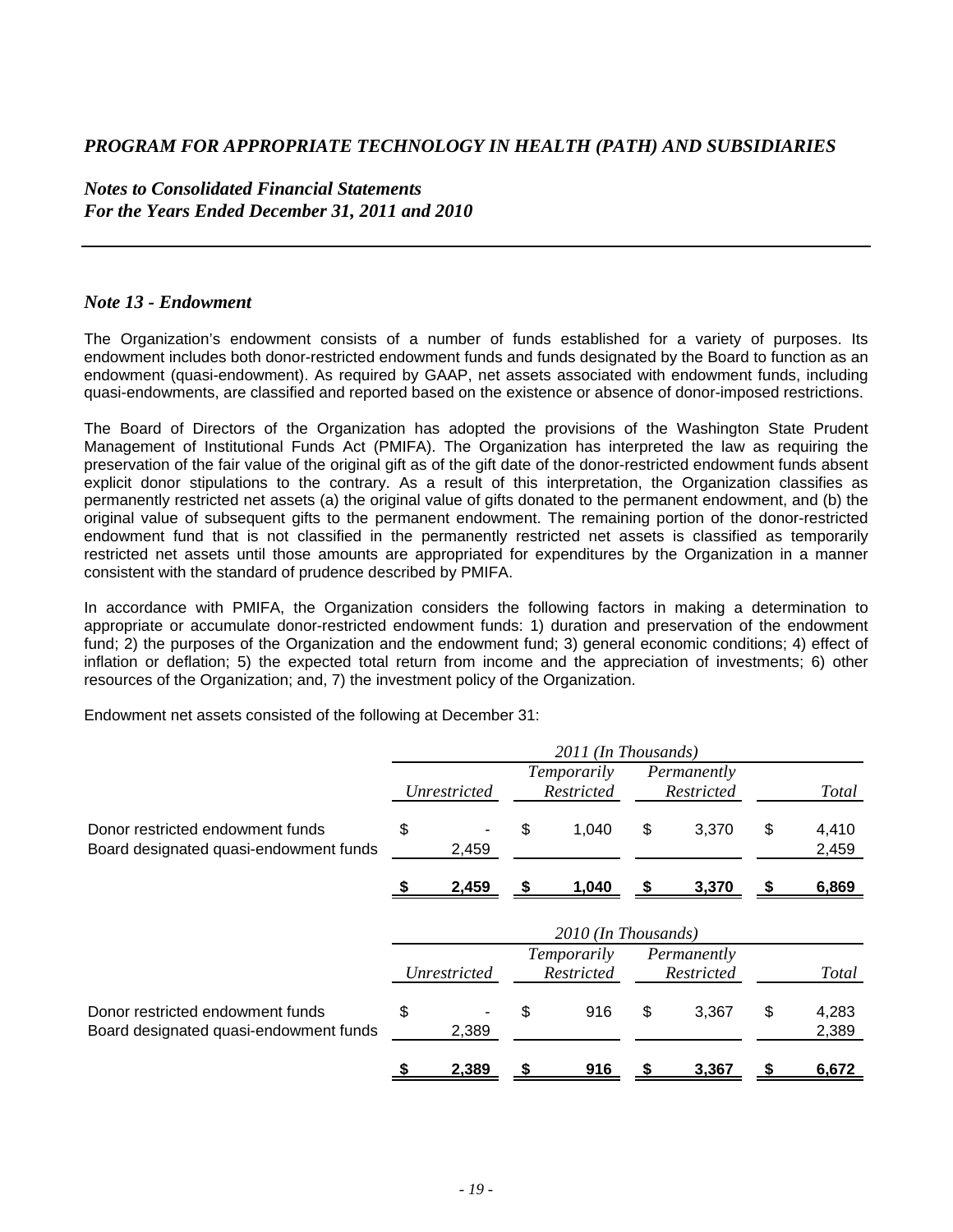# *Notes to Consolidated Financial Statements For the Years Ended December 31, 2011 and 2010*

#### *Note 13 - Continued*

Changes to endowment net assets are as follows for the years ended December 31, 2011 and 2010:

|                                                                                         | (In Thousands) |              |    |                           |    |                           |    |          |
|-----------------------------------------------------------------------------------------|----------------|--------------|----|---------------------------|----|---------------------------|----|----------|
|                                                                                         |                | Unrestricted |    | Temporarily<br>Restricted |    | Permanently<br>Restricted |    | Total    |
| Endowment net assets,<br>December 31, 2009                                              | \$             | 1,827        | \$ | 752                       | \$ | 3,365                     | \$ | 5,944    |
| Endowment investment return-<br>Interest and dividends                                  |                | 63           |    | 112                       |    |                           |    | 175      |
| Realized and unrealized gains                                                           |                | 197          |    | 354                       |    |                           |    | 551      |
| Total endowment investment return                                                       |                | 260          |    | 466                       |    |                           |    | 726      |
| Contributions                                                                           |                |              |    |                           |    | $\overline{2}$            |    | 2        |
| Transfer to comply with PMIFA                                                           |                | 302          |    | (302)                     |    |                           |    |          |
| <b>Endowment Net Assets,</b><br>December 31, 2010                                       |                | 2,389        |    | 916                       |    | 3,367                     |    | 6,672    |
| Endowment investment return-<br>Interest and dividends<br>Realized and unrealized gains |                | 67<br>3      |    | 118<br>6                  |    |                           |    | 185<br>9 |
| Total endowment investment return                                                       |                | 70           |    | 124                       |    |                           |    | 194      |
| Contributions                                                                           |                |              |    |                           |    | 3                         |    | 3        |
| <b>Endowment Net Assets,</b><br>December 31, 2011                                       |                | 2,459        |    | 1,040                     | \$ | 3,370                     | \$ | 6,869    |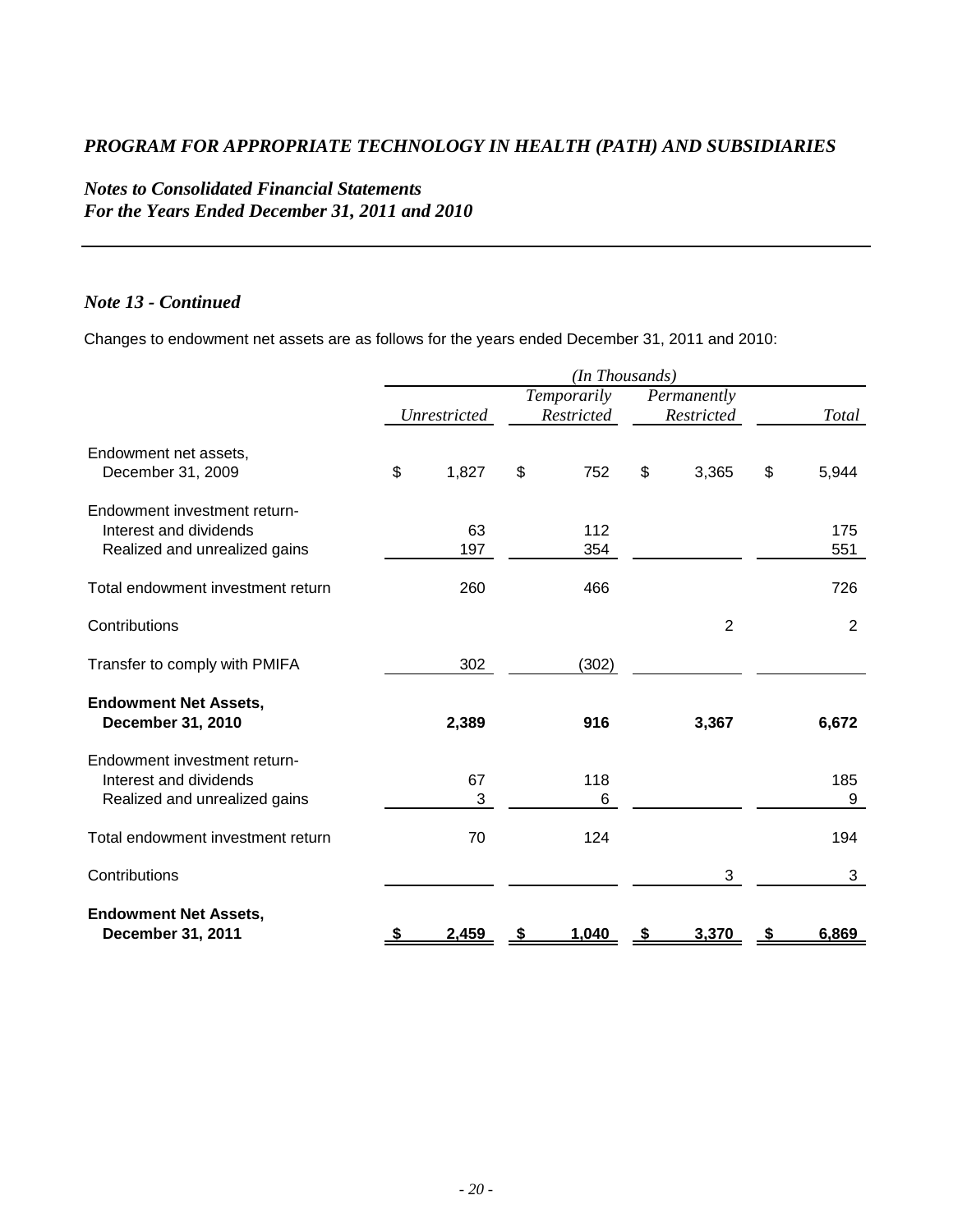*Notes to Consolidated Financial Statements For the Years Ended December 31, 2011 and 2010* 

#### *Note 13 - Continued*

The Organization has adopted investment and spending policies for endowment assets that attempt to provide a predictable stream of funding to programs supported by its endowment while seeking to maintain the purchasing power of the endowment assets. Endowment assets include those assets of donor-restricted funds that the Organization must hold in perpetuity or for donor-specified periods as well as board-designated funds. Under this policy, as approved by the Board of Directors, the endowment assets are invested in mutual funds to ensure a broad diversification among investment styles, sectors, industries, market capitalizations and credit quality. These vehicles offer the advantages of economies of scale, greater liquidity, broader diversification, cost efficiency, lower transaction costs and low minimum investment requirements not available through separate account management. The performance objective for the total endowment investment portfolio is to achieve an annualized investment return, net of fees, which will exceed a composite index composed of 40% Barclays Capital Aggregate Index and 60% S&P 500 Index. Performance is monitored quarterly over rolling one-year, three-year and fiveyear periods. The Organization expects its endowment funds, over time, to provide an average rate of return of approximately 5% annually. Actual returns in any given year may vary from this amount based on current market conditions.

To satisfy its long-term rate-of-return objectives, the Organization relies on a total return strategy in which investment returns are achieved through both capital appreciation (realized and unrealized) and current yield (interest and dividends). The Organization targets a diversified asset allocation between two asset classes: 40% fixed income and 60% equity investments to achieve its long-term return objectives within prudent risk constraints.

The Organization has established an endowment spending policy for appropriating a maximum distribution in support of PATH's programs each year. In establishing this policy, the Organization considered the long-term expected return on its endowment and the need for that return to provide additional protection for any necessary adjustment to the value of the endowment for inflation. In order to sustain the real value of the endowment, the long-term return of the endowment should meet or exceed spending plus inflation as measured by an appropriate benchmark, such as the Consumer Price Index (CPI). To protect the essential value of the endowment against the expected impact of inflation, the Finance Committee sets a payout rate for the endowment's income that provides a prudent rate of real growth of endowment funds while also providing a relatively constant funding stream in support of PATH's current expenditures for programs. In determining each year's level of distribution, PATH will be governed by a spending policy which seeks to distribute up to 5 percent of the market value of the endowment investment portfolio, calculated based on the prior year's ending balance. This is consistent with the Organization's objective to maintain the purchasing power of the endowment assets held in perpetuity or for a specified term as well as to provide additional real growth through new gifts and investment return. There was no appropriation made during the years ended December 31, 2011 or 2010, due to market factors.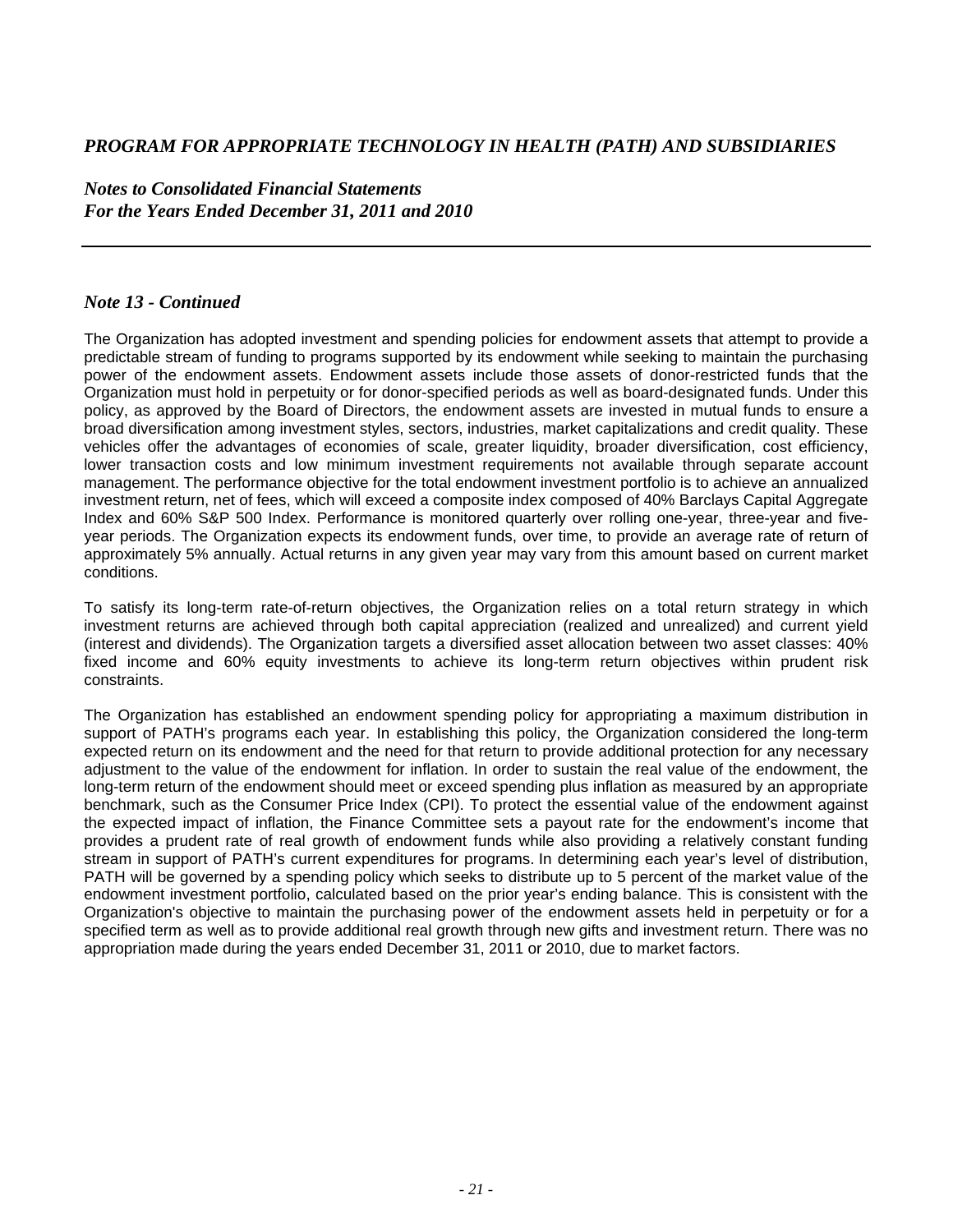*Notes to Consolidated Financial Statements For the Years Ended December 31, 2011 and 2010* 

#### *Note 14 - Project Revenue*

The Organization has received several awards from The Department for International Development (DFID), United Kingdom of Great Britain and Northern Ireland, to support specific projects. DFID requires separate disclosure of revenue recognized in the Organization's financial statements. Unrestricted revenue recognized, including releases of restriction, for each of these projects is as follows for the year ended December 31, 2011:

|                                                                                                                                                                      | (In Thousands) |
|----------------------------------------------------------------------------------------------------------------------------------------------------------------------|----------------|
| Aid as a Competitive Business: Historical Analysis of Competition<br>Among Global Health Strategies and Emerging Opportunities<br>for Innovation (contract 40040866) | \$<br>59       |
| Product Development Partnership (PDP) Arrangement for 2010-2015-<br>Meningococcal Conjugate Vaccines                                                                 | 495            |
| Identifying Challenges and Ways to Support the Informed Introduction<br>of New Health Technologies (contract 40034726)                                               | 109            |
| Product Development Partnership (PDP) Arrangement for 2009-2013-<br>New Vaccines for Diarrheal Diseases                                                              | 1,678          |
| Reproductive Health Coalition Long Term Secretariat Sustainability-<br>Purchase Order No. PO 40027869                                                                | 891            |
| Reproductive Health Supplies Coalition: Quality Reproductive Health Medicines-<br>Product Component Code 202825-101                                                  | 284            |
|                                                                                                                                                                      | 3,516          |

Revenue for these awards is released from restriction as related allowable project costs are incurred and is included in contribution and award revenue on the consolidated statements of activities and changes in net assets.

#### *Note 15 - Employee Benefits*

The Organization sponsors a defined contribution 401(k) plan (the Plan). Under the Plan, PATH employees may elect to contribute up to 75% of their pre-tax compensation, subject to certain limits under the Internal Revenue Code. The Organization will match the employee's contribution monthly at a ratio of 1:1 for the first 2%, and 2:1 for the next 4%, with a maximum employer contribution equal to 4% of pre-tax salary. Employer matching contributions to the Plan are fully vested after one year of completed service. Employee optional contributions in the Plan vest immediately. In addition, the Organization may make a voluntary employer contribution of up to 8% of employees' base compensation. Voluntary employer contributions to the Plan vest at a rate of 20% for each completed year of service. All regular U.S. hire employees are eligible to enter the Plan on the first of the month after completing three months of employment. The Organization also offers an optional Roth 401(k) plan.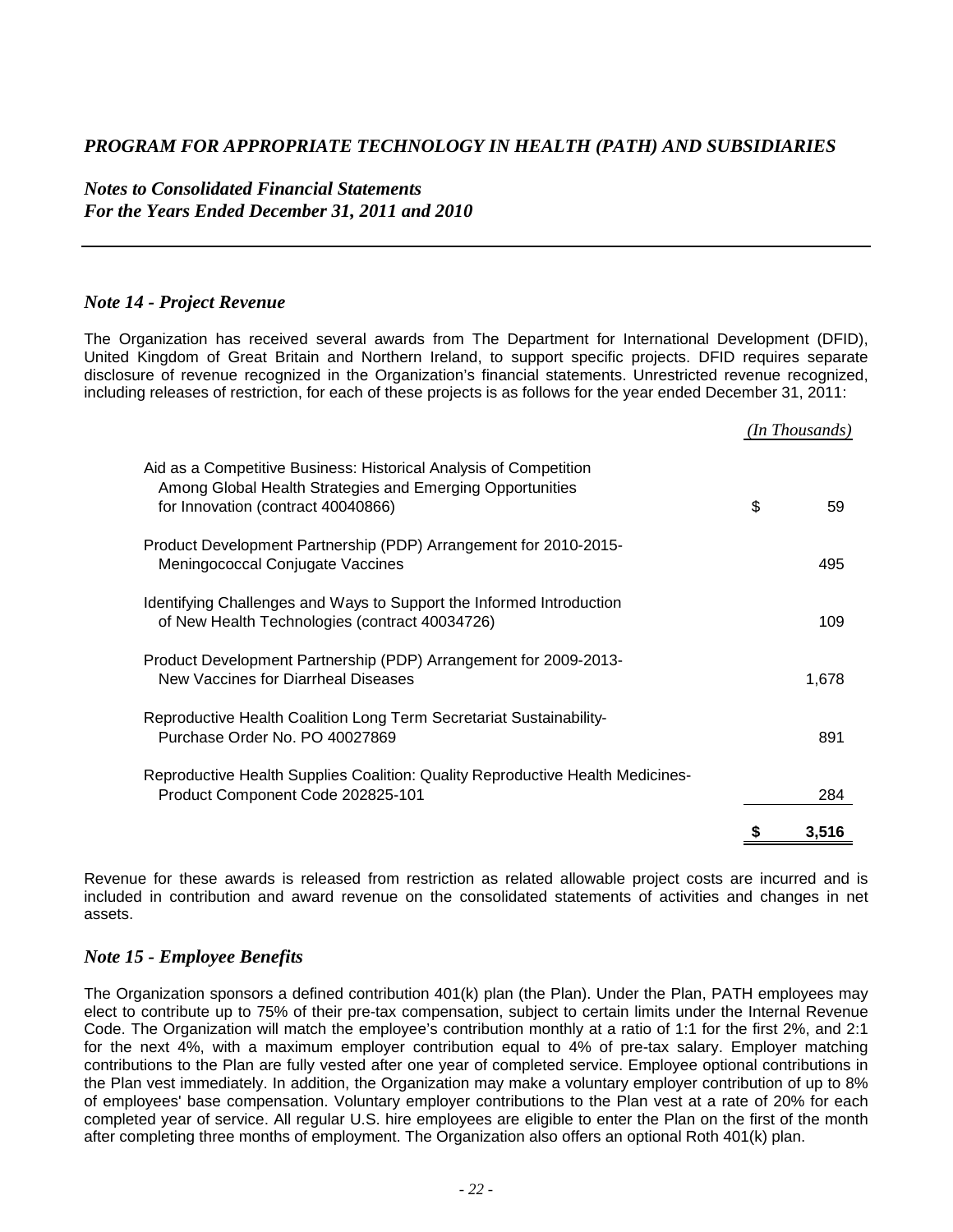*Notes to Consolidated Financial Statements For the Years Ended December 31, 2011 and 2010* 

#### *Note 15 - Continued*

Employer contributions for both U.S.-based plans totaled \$4.2 million and \$4.5 million for the years ended December 31, 2011 and 2010, respectively. Total global pension costs totaled \$5 million and \$5.2 million for the years ended December 31, 2011 and 2010, respectively.

#### *Note 16 - Commitments and Contingencies*

**Operating Leases -** A summary of annual non-cancelable minimum commitments under operating leases for office space and equipment is as follows:

| For the Year Ending December 31, | ( <i>In Thousands</i> ) |
|----------------------------------|-------------------------|
| 2012                             | \$<br>6,954             |
| 2013                             | 6,393                   |
| 2014                             | 6,476                   |
| 2015                             | 6,444                   |
| 2016                             | 6,380                   |
| Thereafter                       | 49,739                  |
|                                  | 82,386                  |

Rental expense was \$9.3 million and \$7.5 million in 2011 and 2010, respectively.

**Awarding Agencies -** Expenses incurred under certain programs are subject to audit by the awarding agencies. If, as a result of such audit, certain expenses incurred are determined to be non-reimbursable, the Organization may be liable for repayment of disallowed expenses previously claimed or received.

**Guarantee -** The Organization entered into an agreement whereby it agreed to participate as a guarantor in a microcredit loan guarantee program. Losses realized on the microcredit loans will be allocated pro rata to each guarantor in the program; however, the Organization's maximum commitment and obligation to the program will not exceed \$1 million. The obligation under this program is with full recourse to the Organization. Under the terms of the agreement, the Organization will remain in the program until it provides advance written notice of withdrawal. Commitment may then be withdrawn after 18 months following the Organization's notice. No liability or loss has been recorded in the Organization's 2011 or 2010 financial statements related to this guarantee.